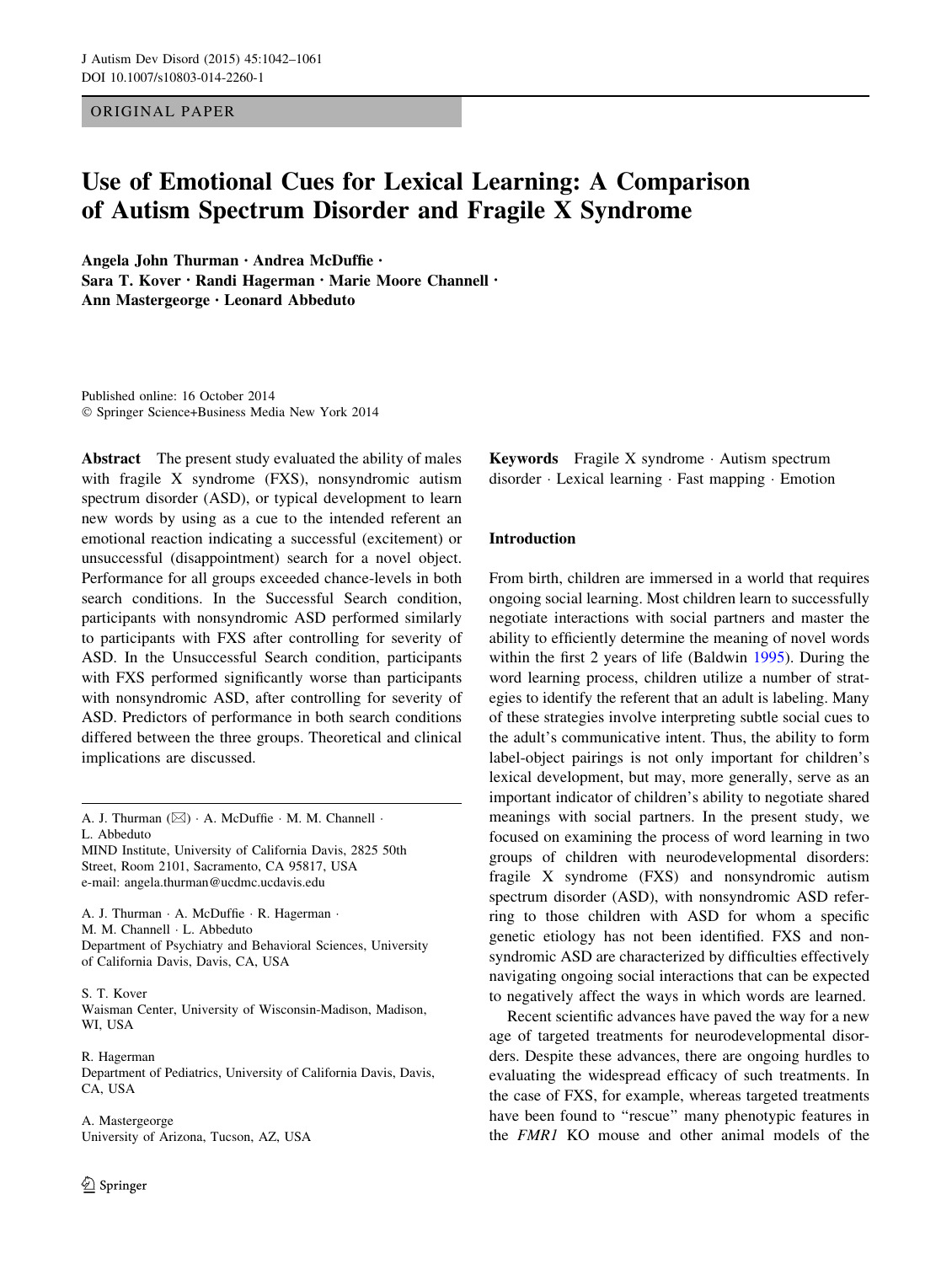disorder (for review, see Bagni and Oostra [2013](#page-17-0)), the effects of these same drugs in humans have been surprisingly modest (e.g., Berry-Kravis et al. [2012](#page-18-0)). Many human behaviors may be more amenable to social or educational treatment than to pharmaceutical interventions or may require a multimodal treatment approach. Studies of the social aspects of word learning could be used to aid the development of multimodal treatments targeting the language deficits observed in FXS and in nonsyndromic ASD. In addition, the learning processes involved in the language acquisition of individuals affected by neurodevelopmental disorders has the potential to inform the development of outcome measures for clinical trials.

FXS is the most common single-gene cause of ASD, with the risk of comorbid FXS and ASD higher than the risk associated with any other single known factor for ASD (Marshall et al. [2008](#page-19-0); Hagerman et al. [2008](#page-18-0)). This high rate of co-occurrence has led many researchers to suggest that research on the mechanisms underlying the development of the FXS phenotype will also provide insight into mechanisms underlying nonsyndromic ASD (e.g., Belmonte and Bourgeron [2006](#page-18-0)). Although a number of similarities have been observed between the FXS and nonsyndromic ASD phenotypes (e.g., Klusek et al. [2014;](#page-18-0) Philofsky et al. [2004](#page-19-0); Roberts et al. [2001\)](#page-19-0), there is a growing body of research documenting important differences in the manifestations and correlates of ASD in FXS relative to nonsyndromic ASD (McDuffie et al., in press; Thurman et al. [2014;](#page-19-0) Wolff et al. [2012](#page-19-0)). Thus, research on the extent to which the FXS and nonsyndromic ASD phenotypes reflect the same or different underlying neurocognitive mechanisms is vital to determine the circumstances in which the same treatment approaches can be used in both conditions. In the present study, we used an experimental approach to study the process of word learning and its determinants in a group of young males with FXS and compared their performance to an age-, nonverbal IQ-, and nonverbal cognitive growth score-matched group of males with nonsyndromic ASD. In addition, a younger group of males with typical development was included, matched to participants with FXS or nonsyndromic ASD on nonverbal growth score.

#### Word Learning in Typical Development

Typically developing (TD) children's early words are learned when the child is systematically exposed to a novel label in the presence of an object for which the child does not yet have a name (Schaffer and Plunkett 1998; Woodward et al. [1994](#page-19-0)). In support of this associative learning process, also known as fast-mapping (Carey and Bartlett [1978\)](#page-18-0), numerous studies of naturalistic parent/child interaction have demonstrated that children have larger vocabularies to the extent that caregivers spend time labeling the objects toward which children are directing their attentional focus (Harris et al. [1986;](#page-18-0) Tomasello and Farrer [1986\)](#page-19-0). That is, children's language learning is facilitated when caregivers create temporal contiguity between novel labels and their object referents. Using an experimental approach, Hollich and colleagues (Hollich et al. [2000](#page-18-0)) found that, at 12 months of age, TD children required multiple overlapping cues (e.g., object movement, indicating gestures, temporal contiguity between novel label and referent) presented in synchrony to support word learning.

Although such associative learning/mapping may account for word learning early in development, TD children soon use a variety of more sophisticated strategies to disambiguate, or narrow in on, the referent that an adult intends to label. For example, children monitor adult gaze to determine which referent an adult is labeling (Baldwin [1991](#page-17-0)) and can use referential cues even with a delay between hearing the novel label and seeing the identity of the target object (Baldwin [1993\)](#page-17-0). The strategies children use to disambiguate the intended referent primarily involve utilizing subtle social cues to inform the accurate establishment of label-object pairings.

Subsequent studies have attempted to identify the types of social cues beyond adult gaze direction that young children use when learning new words under nonostensive conditions; that is, contexts in which temporal contiguity between label and object is not sufficient for word learning. Tomasello and Barton [\(1994;](#page-19-0) Study 4) utilized a finding game paradigm in which an experimenter suggested to each child that they needed to find ''a toma'' by searching in a series of five buckets, each of which contained a novel object. TD children ranged in age from 23 to 26 months and each child participated in one of two conditions: (1) Without Search, in which the experimenter presented a novel label, immediately found the object, reacted excitedly, and offered the object to the child, and (2) With Search, in which the experimenter presented a novel label, then found and rejected two objects prior to removing the target object from the bucket, reacted excitedly, and offered the object to the child. In both conditions, children were exposed to the novel label three times, but never in temporal contiguity with an object. Subsequent comprehension testing revealed that the children learned the target word equally well in both search conditions, which led to the conclusion that these young children were able to disambiguate the adult's intended referent by using affective cues.

Tomasello et al. ([1996;](#page-19-0) Study 1) implemented a variation of the Tomasello and Barton [\(1994](#page-19-0)) task with younger TD participants who had an average age of 18 months. In this paradigm, children again observed an experimenter as she sequentially opened and removed a toy from each of four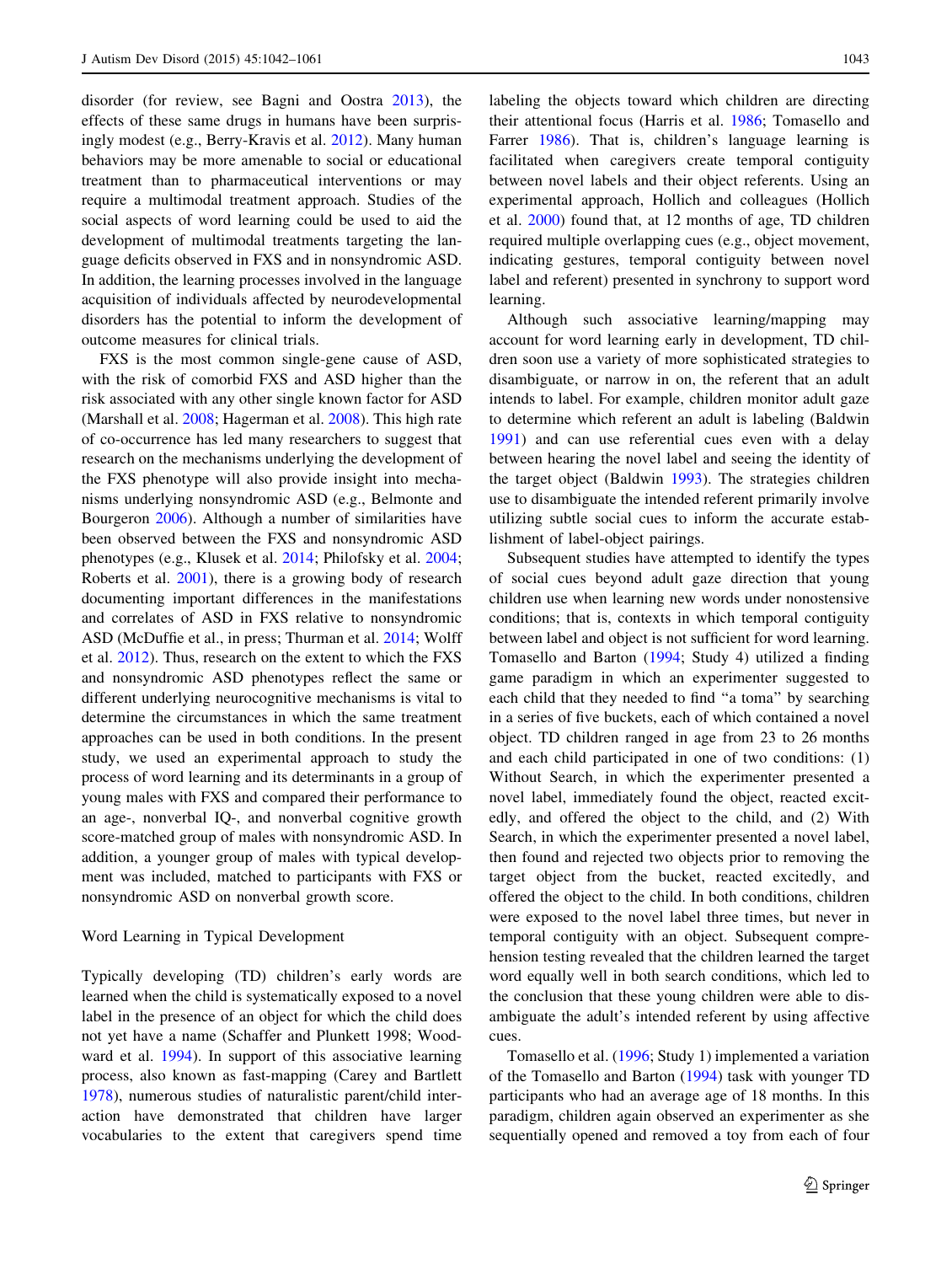buckets with lids. The buckets were fixed in place such that the relative positions of the containers remained the same throughout the task. According to the script for the task, each object was removed from a bucket, examined by the child, and replaced in its bucket before the next object was found. Two experimental conditions differed in the examiner's behavior after she announced, by labeling, her intention to find the novel object. Immediately following the presentation of the novel label in the Without Search condition, the target object was removed from the bucket, the experimenter looked at it with wide eyes and gasped "ah!" and then handed the object to the child. Following the presentation of the novel label in the With Search condition, the examiner sequentially opened and removed objects from two buckets, rejecting each with disappointment before demonstrating excitement to indicate the successful finding of the target object, which was handed to the child. Subsequent comprehension testing demonstrated that there was not a significant difference in word learning between these two conditions, and participants in both conditions performed better than comparison participants who had heard neutral language during the task. Thus, young children are able to use an adult's emotional reaction to correctly guide their label-object mappings in comprehension, even when that reaction is not synchronous with the label.

In summary, young TD children are quite sophisticated in their ability to leverage nonverbal social cues from an adult speaker when learning new words in nonostensive contexts. In the current study, we were interested in whether children with FXS or nonsyndromic ASD were able to use the emotional reaction of an examiner as a cue to the adult's intended referent using an adaptation of the paradigm developed by Tomasello and Barton [\(1994](#page-19-0)) and Tomasello et al. ([1996;](#page-19-0) Study 1).

#### Fragile X Syndrome

FXS is the leading inherited cause of intellectual disability (Crawford et al. [2001](#page-18-0)) and results from an expansion of the cytosine-guanine-guanine (CGG) sequence of nucleotides within the  $FMR1$  gene on the X chromosome to more than 200 repeats (Oostra and Willemson [2003\)](#page-19-0). This expansion typically leads to the reduction or absence of FMRP, the protein normally produced by the FMR1 gene, which is critical for the regulation of biochemical processes involved in synaptic maturation and experience-dependent learning (Bassell and Warren [2008](#page-18-0)). As in most X-linked disorders, males with FXS are typically more severely affected than are females as a result of the moderating effects of the second unaffected X chromosome in females (Mazzocco [2000\)](#page-19-0). Virtually all males with the FXS full mutation have IQ scores characteristic of an intellectual disability ( $IQ < 70$ ; Hessl et al. [2009](#page-18-0)). The FXS phenotype is also associated with a variety of behavioral difficulties, especially in males, including hyperactivity, impulsivity, anxiety, and autism symptomatology (e.g., Cornish et al. [2007](#page-18-0); Scerif et al. [2012](#page-19-0); Cordeiro et al. [2011](#page-18-0); Kau et al. [2000](#page-18-0); Harris et al. [2008](#page-18-0)), which may limit the ability to learn from/navigate social interactions.

Language difficulties also are observed in the vast majority of males with FXS (Abbeduto et al. [2007](#page-17-0)). In general, although impaired relative to chronological age expectations, receptive vocabulary has been described as keeping pace with nonverbal cognitive ability in FXS (e.g., Abbeduto et al. [2003](#page-17-0); McDuffie et al. [2013;](#page-19-0) Pierpont et al. [2011](#page-19-0); Price et al. [2007](#page-19-0)). Furthermore, receptive language, more generally, is an area of strength relative to expressive language in FXS (Roberts et al. [2001;](#page-19-0) Philofsky et al. [2004](#page-19-0)). These studies, however, have primarily focused on measures of receptive vocabulary that indicate the number of words mastered but not the process of how those words were learned. Moreover, these studies have focused largely on older children and adolescents, leaving the early course of word learning in FXS unexplored.

# Fast Mapping by Children with Fragile X Syndrome

Relatively little is known about the mechanisms underlying language learning in FXS. In the only published study of fast mapping in FXS, McDuffie et al. [\(2013](#page-19-0)) directly paired novel labels with novel objects in an ostensive manner, creating a situation in which there was no ambiguity regarding the adult's intended referent. This study provided an initial metric of the ability of children with FXS to use associative learning as the core of word learning, independent of the ability to understand the speaker's referential intent. McDuffie and colleagues compared the word learning performance of boys with FXS, from 4 to 10 years of age, to that of younger TD boys and to same-aged boys with nonsyndromic ASD. Results indicated that boys with FXS performed worse on the fast-mapping task than did the TD boys, measured both in terms of mean number of correct object selections and in the number of individuals who learned all of the words. Despite having lower levels of nonverbal cognitive ability, however, boys with FXS demonstrated better performance than did the boys with nonsyndromic ASD in terms of mean number of correct objects selected across all trials. No significant betweengroup differences were observed, however, in terms of the number of individuals who learned all of the words. Finally, for boys with FXS, significant positive associations were observed between fast mapping performance and concurrently measured nonverbal cognitive ability, receptive vocabulary, and expressive vocabulary.

Although results from the McDuffie et al. study provide some insight into the process of word learning in FXS,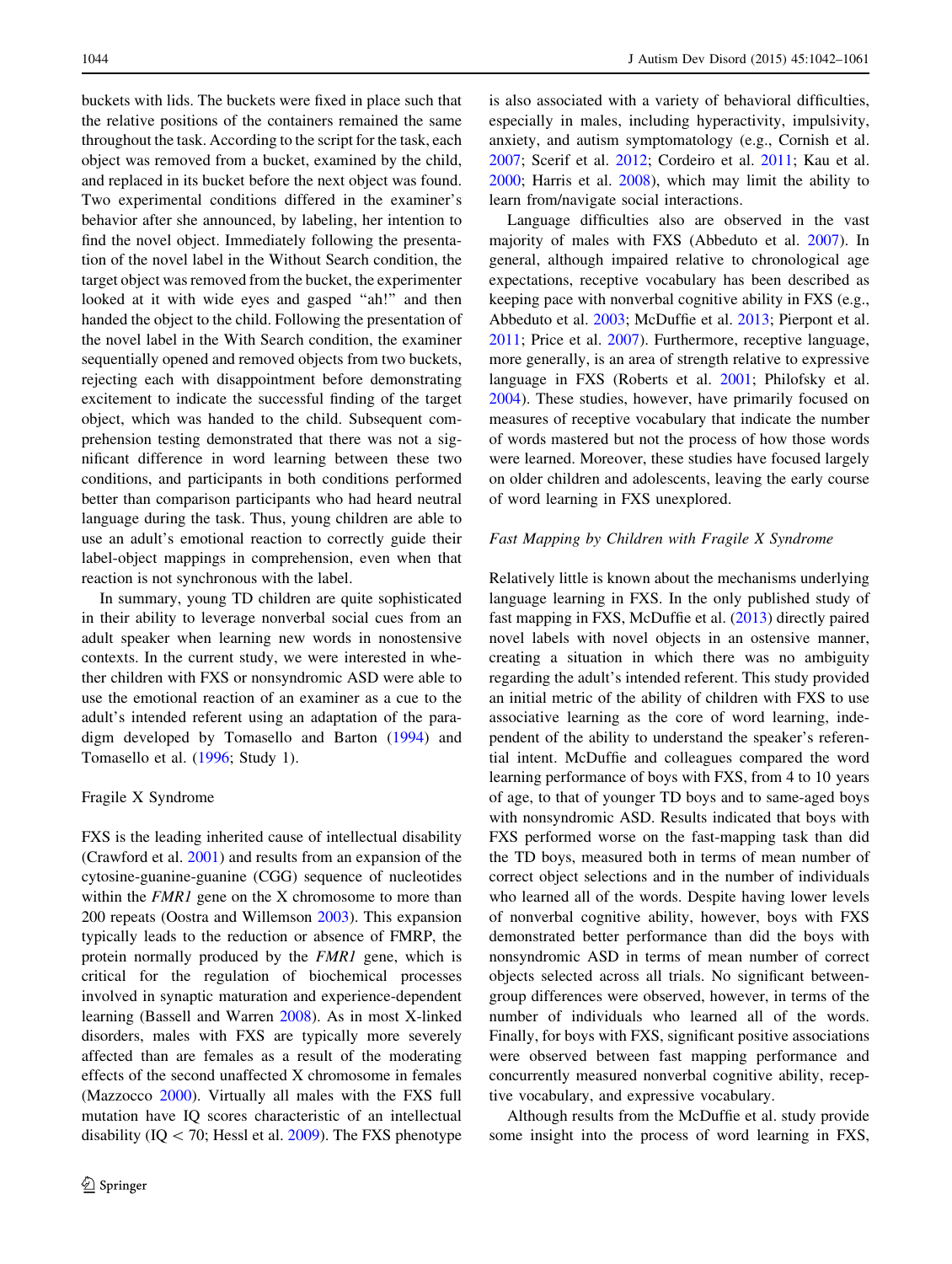much remains to be understood. Given the multiple situations in which a young child may be exposed to labelobject pairings as well as multiple factors that can support or impede the learning process, it is important to more fully examine word learning in FXS in situations in which children are required to utilize more subtle and complex cues to disambiguate the speaker's intended referent. Furthermore, given our interest in understanding the extent to which difficulties navigating social interactions observed in boys with FXS and boys with nonsyndromic ASD are similar or different, the use of more challenging word learning paradigms is needed to fully differentiate these two disorders. In the present study, we extended our understanding of the mechanisms underlying word learning in FXS by examining the ability to learn a new word based on the speaker's emotional reaction to disambiguate referential intent.

#### Nonsyndromic Autism Spectrum Disorder

In contrast to FXS, nonsyndromic ASD is a behaviorally diagnosed disorder. Despite considerable variation in behavioral presentation, individuals with nonsyndromic ASD share some core characteristics. As specified by the Diagnostic and Statistical Manual of Mental Disorders-Fifth Edition (DSM-5), ASD is defined by a core impairment in socio-communicative behaviors that is accompanied by the presence of repetitive and stereotyped behaviors (American Psychiatric Association [2013\)](#page-17-0). Currently, it is estimated that ASD occurs in 1 out of every 68 children (Centers for Disease Control and Prevention [2012\)](#page-18-0). There are several other non-diagnostic behavioral features that are commonly observed in nonsyndromic ASD, including intellectual disability, behavioral difficulties (Jang et al. [2011\)](#page-18-0), attentional difficulties (Remington et al. [2009\)](#page-19-0), and epilepsy (Spence and Schneider [2009](#page-19-0)). In addition, although no longer part of the diagnostic criteria for ASD in the DSM-V, language delay is and is often the first recognized symptom of developmental difficulty for these individuals (e.g., DeGiacomo and Fombonne [1998](#page-18-0); Seltzer et al. [2004](#page-19-0); Tager-Flusberg et al. [2009](#page-19-0)). Furthermore, results from multiple studies have found receptive vocabulary to be an area of relative weakness when compared to developmental-level expectations and even relative to expressive language abilities for many children with nonsyndromic ASD (e.g., Ellis Weismer et al. [2010;](#page-18-0) Kover et al. [2013;](#page-18-0) Volden et al. [2011](#page-19-0)).

# Fast Mapping by Children with Nonsyndromic Autism Spectrum Disorder

Fast mapping paradigms have been utilized frequently to examine the process of word learning in children with nonsyndromic ASD. Some of this research has assessed the ability of children with nonsyndromic ASD to learn words under highly scaffolded conditions in which one label is presented in the presence of only one object and accompanied by additional attention-directing cues (McDuffie et al. [2006](#page-19-0), [2013](#page-19-0); Luyster and Lord [2009](#page-19-0)). Luyster and Lord [\(2009](#page-19-0)) demonstrated that children with nonsyndromic ASD (age range 17–61 months) performed similarly on an associative task of label-object pairing to an expressive vocabulary-matched group of younger TD children (age range 14–24 months). In contrast, McDuffie et al. ([2013\)](#page-19-0) found that although performance on a highly scaffolded fast mapping task exceeded chance levels for 4- to 10-yearold boys with either FXS or nonsyndromic ASD, younger TD boys outperformed both groups of boys with neurodevelopmental disorders and boys with FXS outperformed boys with nonsyndromic ASD despite having lower levels of nonverbal cognition.

Other studies have focused on examining the ability of children with nonsyndromic ASD to use the speaker's direction of gaze when learning new words (Baron-Cohen et al. [1997;](#page-17-0) Bani Hani et al. [2013](#page-17-0); Gliga et al. [2012;](#page-18-0) Luyster and Lord [2009](#page-19-0); Preissler and Carey [2005\)](#page-19-0). For example, Preissler and Carey [\(2005](#page-19-0)) reported that children with nonsyndromic ASD ranging in age from 5.2 to 9.6 years were significantly less likely to use the speaker's direction of gaze to guide word learning in a discrepant labeling condition than were TD toddlers. In fact, children with nonsyndromic ASD consistently chose the object to which they themselves were attending as the speaker's referent regardless of the speaker's gaze. In response to hearing a novel label, however, these same children with nonsyndromic ASD were able to use mutual exclusivity to guide their selection of an unknown picture or object that was paired with a familiar picture or object foil. Bani Hani et al. ([2013\)](#page-17-0) also reported that the ability of children with nonsyndromic ASD to use the speaker's gaze was concurrently predictive of their receptive and expressive language skills. Similarly, McDuffie et al. [\(2006](#page-19-0)) demonstrated that fast mapping mediated the predictive association between following adult attentional cues and later receptive and expressive vocabulary for preschoolers with nonsyndromic ASD.

Together, these studies provide evidence that, in a word learning task with no requirement to disambiguate the adult's intended referent, very young children with nonsyndromic ASD are able to make an associative pairing between label and object to the same extent as TD children matched on developmental level, although they may begin to fall behind in this area as they age (Baron-Cohen et al. [1997](#page-17-0); Preissler and Carey [2005\)](#page-19-0). At the same time, however, children with nonsyndromic ASD show substantial impairments, even relative to developmental level expectations, in using at least some types of social cues in word learning,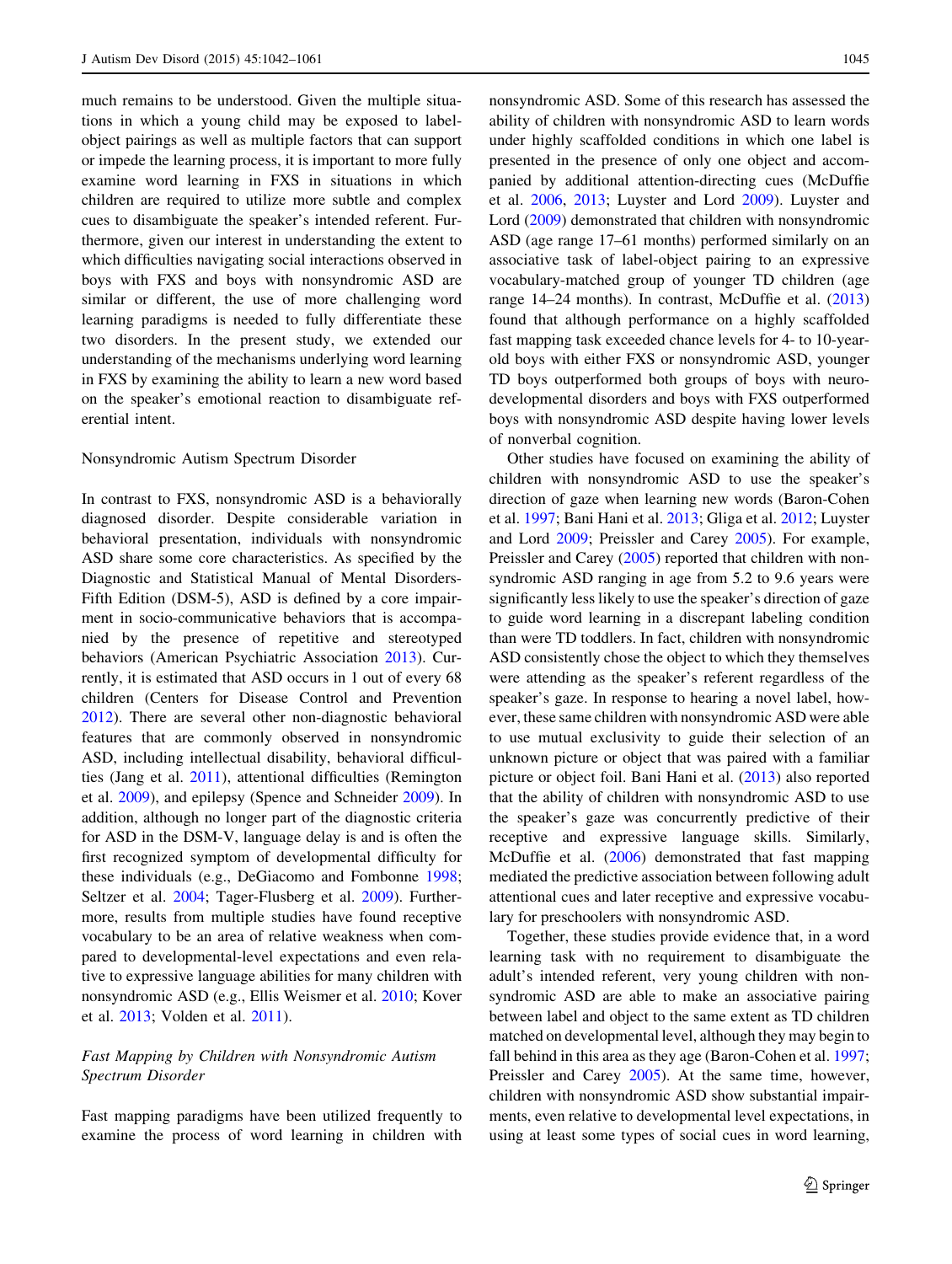such as speaker gaze (Baron-Cohen et al. [1997](#page-17-0)). Speaker gaze, however, is only one important social cue to which word learners must attend. Thus, there is a need to examine the use of a wider range of cues by children with nonsyndromic ASD. Understanding more about the process of word learning for children with nonsyndromic ASD is important as such knowledge can further inform the development of phenotype-specific intervention approaches. Additionally, this same information can add to the growing body of literature illuminating the cognitive processes that are similar or different between nonsyndromic ASD and FXS.

## Present Study

Despite considerable research dedicated to understanding language development in individuals with FXS or nonsyndromic ASD, few studies have sought to identify the social cues, in addition to gaze following, that may influence wordlearning performance. In the current study, we investigated the ability of boys with FXS, nonsyndromic ASD, or TD to learn a new word based on interpreting the speaker's emotional reaction to either a successful or unsuccessful search for a novel object in the context of a finding game. We were interested in examining whether word learning performance differed between these two conditions and across diagnostic groups. Furthermore, we explored whether or not observed patterns of errors varied as a function of diagnostic group, search condition, or trial type, thereby gaining insight into the learning strategies used. Finally, within each group, we sought to understand which child characteristics predicted word learning performance. Developmental level (i.e., age and nonverbal cognitive ability) and the presence of socially avoidant behaviors and autism symptomatology were predicted to impact word learning performance. Socially avoidant behaviors are frequently reported in individuals with FXS or nonsyndromic ASD and the increased presence of these behaviors was expected to make it less likely that children would use social cues to guide word learning. In addition, it was expected that the increased presence of autism symptomatology would also make it less probable that children would use social cues to guide word learning, as limited social insight and interest are at the core of such symptoms. Finally, we hypothesized that children who are more successful at forming label-object pairings would have higher receptive vocabulary sizes as they should have an advantage in adding new words to their lexicon over time. Thus, the current study addressed the following research questions:

1. Do children with FXS, nonsyndromic ASD or TD use the speaker's emotional reaction to guide word learning in the context of a novel label and an intended object referent?

- 2. Does the relative profile of fast-mapping performance differ when the speaker's emotional reaction indicates a successful or unsuccessful search for an intended referent for children with FXS, nonsyndromic ASD, or TD?
- 3. Are there positive associations between performance across conditions (successful vs. unsuccessful search) and does the strength of this association vary across the diagnostic groups?
- 4. Does the observed pattern of errors vary by (a) Diagnostic group (FXS, ASD, TD); (b) Condition (Successful/Unsuccessful); or (c) Trial type (Comprehension/ Generalization)?
- 5. Do participant characteristics, such as age, nonverbal ability, social avoidant behaviors, or autism symptomatology, account for variance in the ability to use the speaker's emotional reaction in learning new words and does the pattern of prediction vary by experimental task condition for participants with FXS, nonsyndromic ASD, or TD?
- 6. Within each group, do children who have larger vocabularies more readily acquire new words than do children with smaller vocabularies, irrespective of cognitive level, in response to the speaker's successful and unsuccessful search?

## Method

#### Participants

Participants were drawn from a larger study examining the social-affective bases of word learning in males with FXS  $(n = 57)$ , nonsyndromic ASD  $(n = 57)$ , or TD  $(n = 58)$ . Participants with FXS or nonsyndromic ASD were recruited nationally at one of two university sites (University of California, Davis and University of Wisconsin, Madison). TD participants were recruited locally at each site. The Institutional Review Boards of the respective universities approved this study. Inclusion in the larger study required all participants to meet the following criteria (all based on parent report): (a) native English speakers with parents who are fluent English speakers; (b) can comply with simple instructions (e.g., "Give me the ball"); (c) speech is the primary means of communication; (d) produces approximately 10 different words spontaneously within the prior month; (e) no sensory or physical impairments that would limit participation in project activities; and (f) lives at home with biological mother. In addition, participants were tested by project staff and found to have a pure tone, air conduction threshold of 30 dB HL or better in each ear (averaged across 500, 1,000, and 2,000 Hz).

Participants with FXS were required to provide documentation of a diagnosis of the FMR1 full mutation (i.e.,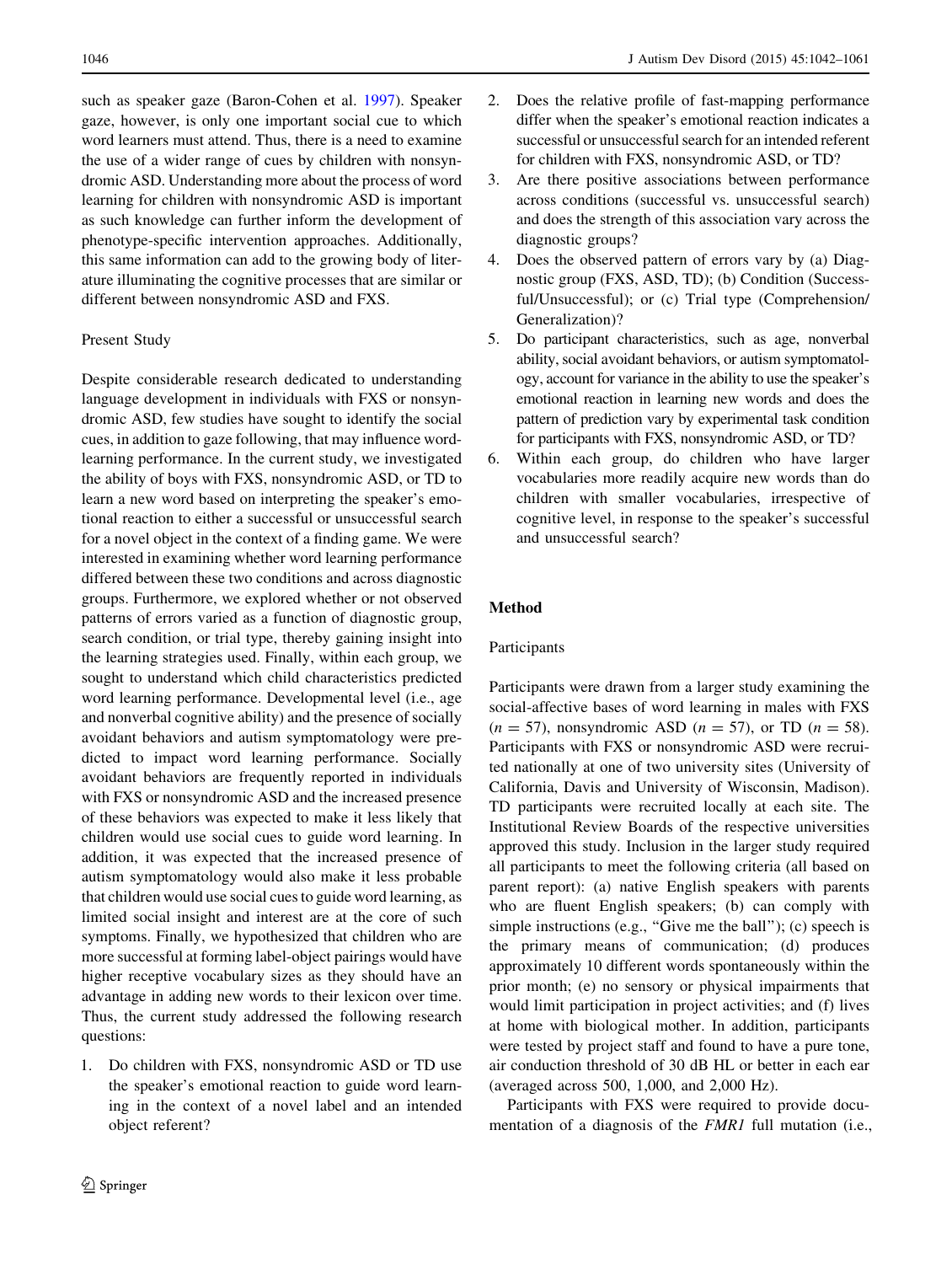<span id="page-5-0"></span> $>200$  CGG repeats, with or without mosaicism). In the case of participants with nonsyndromic ASD: (1) they entered the study with an existing community diagnosis of ASD; (2) parents provided evidence documenting that genetic testing had ruled out FXS; (3) a project physician conducted a dysmorphology and neurological exam to rule out other possible syndromic causes of ASD (e.g., Rett's syndrome, tuberous sclerosis); (4) participants received a calibrated autism severity score of at least four on the Autism Diagnostic Observation Schedule administered by project staff to verify the diagnosis (Gotham et al. [2009](#page-18-0)); and (5) participants received a classification of ASD according to the criteria outlined by Risi and colleagues (Risi et al. [2006](#page-19-0)) on the Autism Diagnostic Interview-Revised (ADI-R; Rutter et al. [2003a,](#page-19-0) [b](#page-19-0)). Project staff who had completed research reliability training administered both the ADOS and the ADI-R. Finally, TD participants were included if they: (1) received an IQ score greater than 80 on the Leiter International Performance Scales; (2) were not receiving special education services at the time of enrollment; and (3) received a score on the Social Communication Questionnaire that did not exceed 11.

#### Participant Selection for the Current Study

Virtually all males with FXS demonstrate developmental/ cognitive delays, whereas nonsyndromic ASD is associated with a much wider range of cognitive functioning (Hessl et al. [2009;](#page-18-0) Ryland et al. [2012\)](#page-19-0), presenting a significant confound in studies focused on phenotypic comparisons. Thus, the present study sought to compare participant with FXS and participants with nonsyndromic ASD of comparable ability levels. Within the literature, it has been shown that essentially all males with FXS have a nonverbal IQ score that is less than or equal to 85 (Hessl et al. [2009](#page-18-0)). This cutoff was therefore used to ensure that an objective criteria would be utilized to decide which participants with FXS or nonsyndromic ASD would be included in the present project. Implementation of this criteria resulted in the exclusion of 6 children with FXS (3 IQ data not available, 3 IQ scores  $> 85$ ) and 20 children with nonsyndromic ASD (4 IQ data not available, 16 IQ  $scores > 85$ ). Additionally, all participants in the present sample had completed four valid trials of the experimental task (i.e., Speaker Emotional Reaction Task described below). Implementation of the latter criteria resulted in the exclusion of 1 participant with FXS, 2 participants with nonsyndromic ASD, and 4 participants with TD. Participants with FXS and those with nonsyndromic ASD were well matched on chronological age ( $p = .73$ ,  $d = .06$ ,  $s<sub>ratio</sub><sup>2</sup> = 1.24$ . However, examination of the  $\alpha$ -levels, effect sizes, and variance ratios indicated that the samples were not adequately matched (e.g., Frick [1995](#page-18-0); Kover and

Table 1 Descriptive statistics for final participant sample

|                                              | <b>FXS</b><br>$(n = 32)$<br>Mean (SD,<br>range) | Nonsyndromic<br>ASD<br>$(n = 32)$<br>Mean (SD,<br>range) | TD<br>$(n = 32)$<br>Mean (SD,<br>range) |
|----------------------------------------------|-------------------------------------------------|----------------------------------------------------------|-----------------------------------------|
| CA.                                          | 7.29 (2.03,<br>$4.06 - 10.32$                   | 7.37 (1.87,<br>$4.02 - 10.86$                            | 3.93 (1.09,<br>$2.05 - 5.8$             |
| Nonverbal IO <sup>a</sup>                    | 64.91 (11.30,<br>$42 - 83$                      | 65.50 (11.85,<br>$40 - 83$                               | 111.09<br>(14.98,<br>$82 - 141$         |
| Total nonverbal<br>growth score <sup>a</sup> | 456.16<br>(11.56,<br>$426 - 476$                | 457.78 (11.80,<br>439-479)                               | 457.09<br>(12.75,<br>429–482)           |
| Receptive<br>vocabulary raw<br>scoreb        | 73.25 (30.80,<br>$22 - 130$                     | 55.81 (33.39,<br>$8 - 139$                               | 83.16 (28.65,<br>$26 - 132$             |

<sup>a</sup> Leiter Brief IQ Test

<sup>b</sup> Peabody Picture Vocabulary Test, 4th edition

Atwood [2013;](#page-18-0) Mervis and Klein-Tasman [2004](#page-19-0)) in terms of either Leiter nonverbal IQ standard score  $(p = .01, )$  $d = .59$ ,  $s<sub>ratio</sub><sup>2</sup> = 1.20$  or Leiter nonverbal growth score  $(p = .03, d = .49, s_{ratio}^2 = 1.21)$ , with scores for participants with FXS lower than scores for participants with nonsyndromic ASD. Furthermore, comparisons of the TD participants to both the participants with FXS ( $p = .08$ ,  $d = .35$ ,  $s<sub>ratio</sub><sup>2</sup> = 1.38$ ) and the participants with nonsyndromic ASD ( $p = .48$ ,  $d = .16$ ,  $s_{ratio}^2 = 1.14$ ) on Leiter nonverbal growth score, indicated that groups were not adequately matched based on  $\alpha$ -levels, effect sizes, and variance ratios.

Given these findings, participants with FXS and with nonsyndromic ASD were selected, utilizing the sampling procedures outlined by Mervis and John [\(2008](#page-19-0)), to create samples matched on CA ( $p = .85$ ,  $d = .04$ ,  $s_{ratio}^2 = 1.18$ ), Leiter nonverbal IQ ( $p = .85$ ,  $d = .05$ ,  $s_{ratio}^2 = .91$ ), and Leiter nonverbal growth score  $(p = .59, d = .14,$  $s<sub>ratio</sub><sup>2</sup> = .96$ , thereby ensuring that the two groups would demonstrate not only the same ability levels but also the same degree of delay relative to chronological age within the nonverbal domain. In addition, TD participants were selected, utilizing the same matching procedures, to match the FXS ( $p = .76$ ,  $d = .08$ ,  $s_{ratio}^2 = .82$ ) and nonsyndromic ASD ( $p = .82$ ,  $d = .06$ ,  $s_{ratio}^2 = .86$ ) groups on nonverbal growth score to evaluate how performance by participants with FXS or nonsyndromic ASD compared to performance by TD children of the same nonverbal cognitive level. This matching process resulted in the final participant sample of 32 participants with FXS, 32 participants with nonsyndromic ASD, and 32 TD participants for the present study. Based on the available data, of the 32 participants with FXS included in the final participant sample, 32/32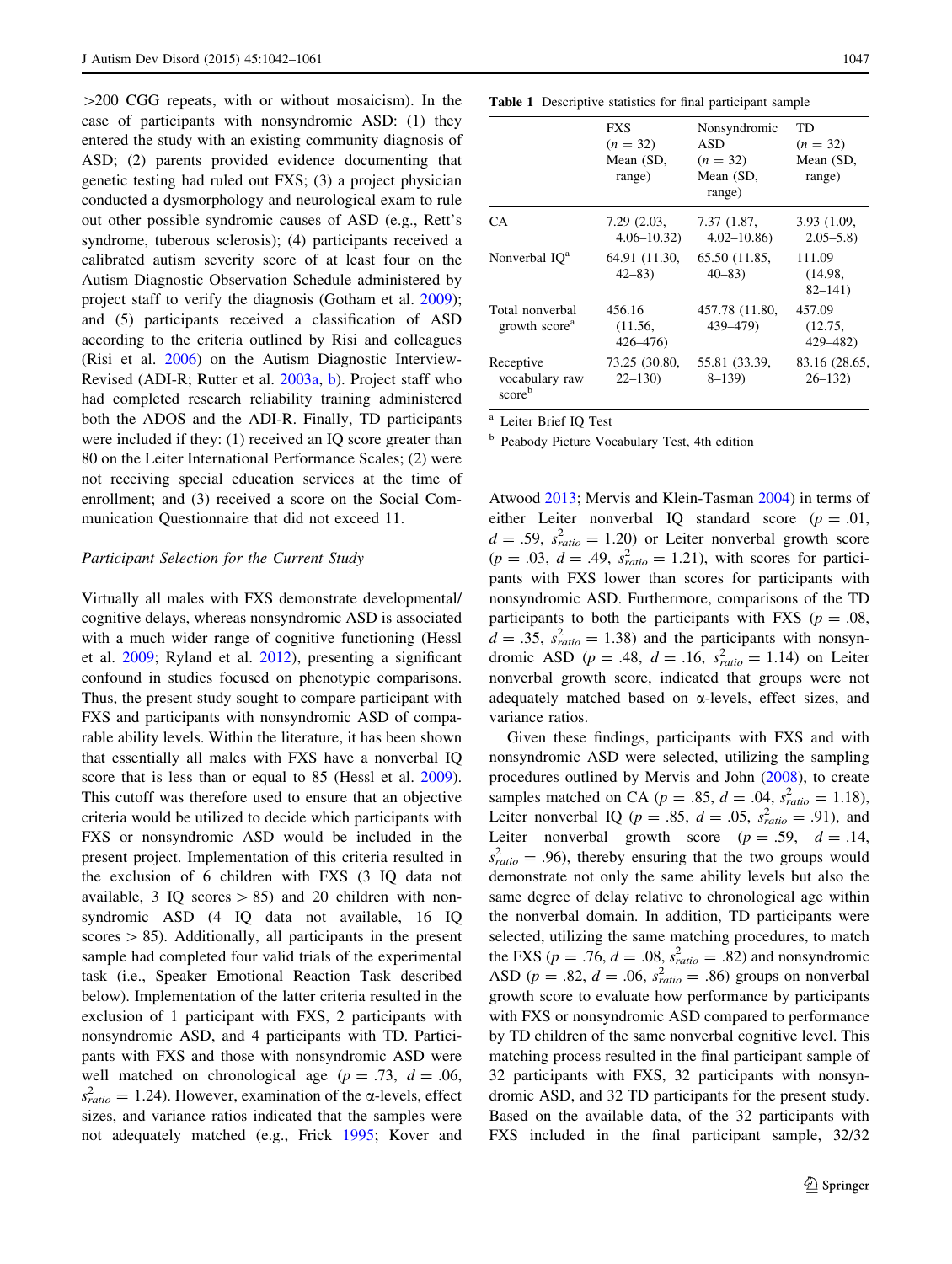participants were observed to demonstrate at least some autism symptomatology and 23/32 participants met study criteria (described previously) for a comorbid diagnosis of ASD. Of the 9 participants who did not meet study criteria for an ASD diagnosis, the ADI-R was unavailable for 2 participants with FXS who met ASD criteria on the ADOS, 4 participants met ASD criteria on the ADI-R but not the ADOS, 1 participant met ASD criteria on the ADOS but not the ADI-R, and 2 participants did not meet ASD criteria on either the ADOS or the ADI-R. Descriptive statistics for this final participant sample are presented in Table [1](#page-5-0).

# Assessment Measures

# The Leiter International Performance Scale: Revised

The Leiter International Performance Scale—Revised (Leiter-R; Roid and Miller [1997](#page-19-0)) is a nonverbally administered standardized assessment of nonverbal intelligence. The subtests comprising the Brief IQ were administered; namely, Figure Ground, Form Completion, Sequential Order, and Repeated Patterns. Two metrics from the Leiter-R were utilized: the brief IQ standard score and the total growth score. The brief IQ provides information about a child relative to his/her peers at a given time. The mean IQ for the Leiter-R standardization sample is 100, with a standard deviation of 15. The total growth score provides an equal interval scale estimate of the participant's absolute ability level at a given time point. Thus, the total growth score is a better metric for matching purposes and statistical analyses than an age-equivalent score (e.g., MA), which does not provide an equal interval scale because it reflects the median chronological age at which a particular raw score was obtained.

# Peabody Picture Vocabulary Test: 4th Edition

The Peabody Picture Vocabulary Test-4th edition (PPVT-4; Dunn and Dunn 2007) is an individually administered assessment of concrete receptive vocabulary. For each item, the participant is presented a page containing four pictures in color and asked to select the picture that matches the vocabulary word spoken by the examiner. Approximately half of the participants in each group received Version A or B of this measure. Raw scores were used as a metric for receptive vocabulary ability.

#### Anxiety, Depression, and Mood Scale

The Anxiety Depression and Mood Scale (ADAMS; Esbensen et al. [2003\)](#page-18-0) is a 28-item informant questionnaire designed as a screening instrument for psychiatric disorders in individuals with intellectual disability. Behaviors are rated using a 4-point Likert scale indicating severity of problem behavior, with higher scores indicative of increased severity of problem. The ADAMS yields 5 subscale scores: Manic/Hyperactive Behavior, Depressed Mood, Social Avoidance, General Anxiety, and Obsessive/ Compulsive Behavior. Only the Social Avoidance subscale score was used in this project. Biological mothers were respondents.

## Autism Diagnostic Observation Schedule

The Autism Diagnostic Observation Schedule (ADOS; Lord et al. [2007\)](#page-18-0) is a semi-structured play-based interaction in which a trained examiner creates specific interactive contexts to observe the participant's reciprocal social interaction skills as well as the presence of repetitive behaviors. One of four ADOS modules is administered based upon the participant's expressive language level. In the current project, participants received ADOS modules 1, 2, or 3. Calibrated Severity Scores, which allow comparisons across different modules, were computed based upon the algorithms provided by Gotham et al. ([2009\)](#page-18-0). All examiners were research reliable. Reliability was maintained and assessed over the course of the study by independent coding and consensus discussions for 10 % of administrations for each participant group (i.e., FXS or nonsyndromic ASD) by all active examiners across sites (a total of 4 examiners). Reliability was generally good, although it was somewhat lower for participants with FXS than for those with nonsyndromic ASD. This is not surprising as training for this instrument is based upon evaluating the characteristics of individuals with nonsyndromic ASD. For the participants with FXS and those with nonsyndromic ASD selected for cross-site reliability, overall reliability was 74 and 83 %, respectively.

#### Social Communication Questionnaire

The Social Communication Questionnaire (SCQ; Rutter et al. [2003a](#page-19-0), [b](#page-19-0)) is a caregiver-report screening questionnaire, which probes for characteristics associated with a diagnosis of ASD. Total scores range from 0 to 39. This measure was used to assess the presence of autism symptomatology in the TD participants.

Experimental Fast-Mapping Measure: Speaker's Emotional Reaction Task

#### Overview

The Speaker's Emotional Reaction Task, modeled after Tomasello and Barton ([1994\)](#page-19-0) and Tomasello et al. [\(1996](#page-19-0)),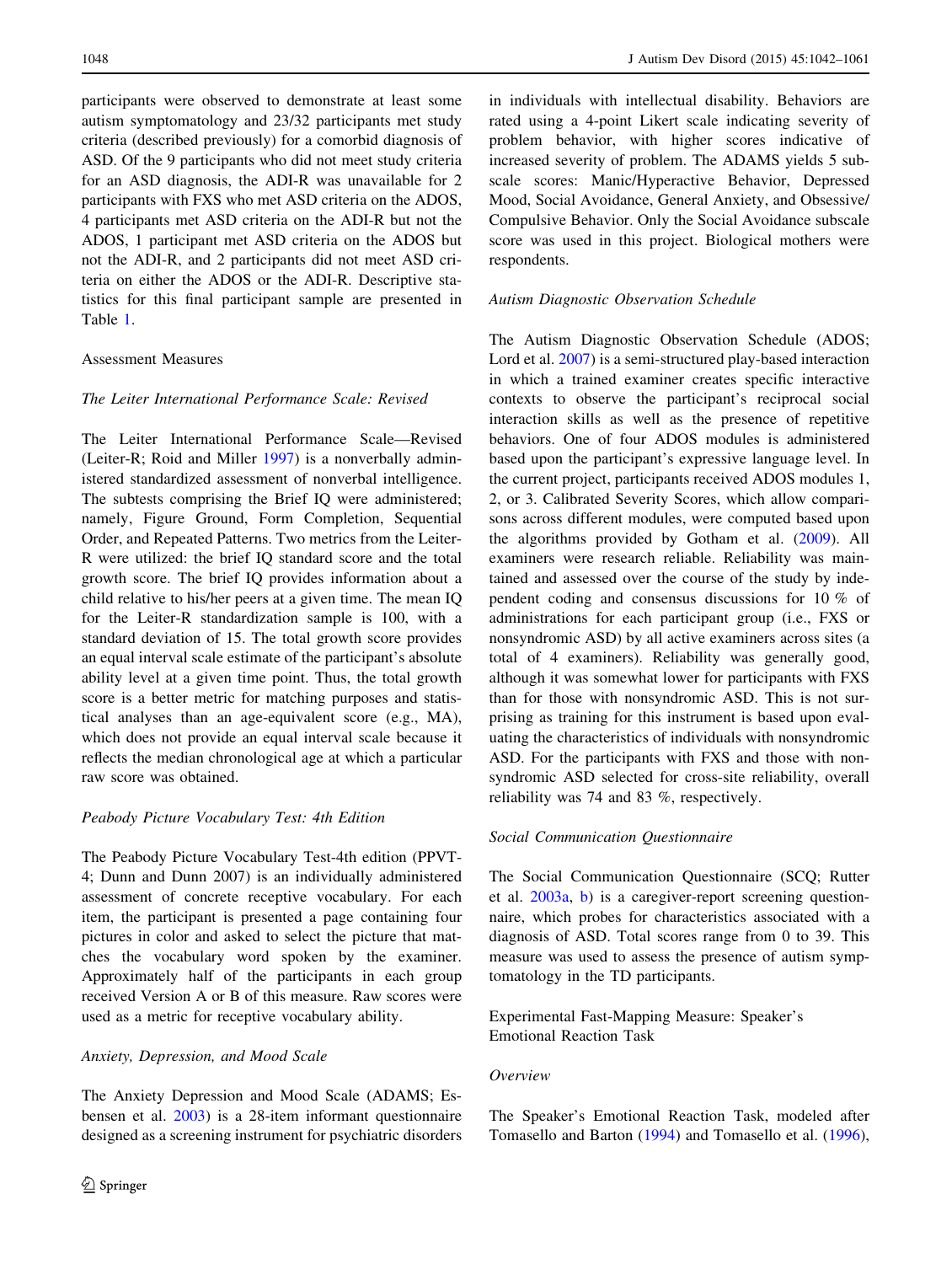was designed to assess the participant's ability to learn a new word based on interpreting the speaker's emotional reaction in the context of a finding game. The finding game included four episodes and involved searching for a target object in four differently colored buckets, each of which contained a novel object. Each episode consisted of two training trials. Prior to each training trial, the examiner announced her intention to find a particular novel object (i.e., the target object) which was labeled with a nonsense word. To maintain child engagement, a routine was established such that the examiner took the lid off each bucket, and the child removed the object and handed it to the examiner. Once the examiner obtained the object, she reacted with either positive (excitement) or negative (disappointment) emotional reaction and then returned the object to the child who replaced it into the bucket. This search procedure was repeated for each of the four buckets and the same novel objects were used in both training trials within an episode. At the conclusion of two training trials, the examiner administered two test probes using a forced choice array in which four objects (two novel, two familiar) were arranged in four plastic trays, attached horizontally, adjacent to one another.

#### Novel Objects

Four sets of novel objects were created for this task. Each object set consisted of five brightly colored wooden objects that were created from wooden shapes glued together such that they did not resemble any conventional object likely to be recognized by the participant. For a given participant, the object set assigned to each episode of this task was selected from a sequential list of all possible permutations of 4 (4!). Two objects, within each set of five objects, were assigned as the target and foil object for each episode were also randomly selected by using the first two numbers from a sequential list of all possible permutations of 5 (5!).

# Conditions

The Speaker Emotional Reaction Task involved two different conditions: (a) a Successful Search condition during which the labeled/intended object (i.e., the object that elicited a positive reaction) was found in one of the four buckets; and (b) an Unsuccessful Search condition during which the labeled/intended object was not found in any of the four buckets (i.e. all objects elicited a negative reaction). In the Successful Search condition, the labeled object was found in the bucket that was searched second or third. When the target object was found, the Examiner reacted with a facial expression of excitement accompanied by vocalization of ''Wow!'' When each of the three non-target objects was found, the Examiner reacted with a facial expression of disappointment accompanied by shoulder shrug and vocalization of ''Oh (falling intonation).'' Four episodes were presented to each child, two per condition; episodes were always presented in the following order: Successful, Unsuccessful, Successful, and Unsuccessful. A short break was provided between the second and third episodes. Table [2](#page-8-0) indicates the search order and bucket containing the target object for each episode within each condition.

## Presentation of Novel Label

A different novel label and object set was used during each episode. The novel labels were CVCV nonsense syllables that were screened to make sure they did not resemble any words that would be familiar to participants. At the onset of each of the two training trials within an episode, the Examiner used the novel label three times in sentence-final position (e.g., ''Let's find a teeto. We need to find a teeto. Let's look for a teeto!"). After the child searched in the first two buckets, the Examiner would remind the child of the novel label (e.g., ''Remember, we are looking for some teetos!''). The child and examiner would then search in the remaining two buckets. The sequence of novel label presentation and search was then repeated during a second training trial. Thus, the child was exposed to each novel label 8 times during an episode. Novel labels were counterbalanced across participants and assigned sequentially from a list of 68 novel words with the constraint that no two words assigned to any participant began with the same phoneme or differed only by one phoneme.

#### Test Probes

Each completed episode of two training trials was followed by two test probes (Comprehension and Generalization) using a forced choice paradigm. Each test probe utilized four stimulus objects that were placed into a divided tray such that the objects were horizontally displayed to the child. For the Successful Search condition, the object array for the Comprehension probe consisted of the previously found novel object that had elicited a positive emotional reaction (i.e., the intended target object; designated A), a previously found novel object that had elicited a negative emotional reaction (i.e., the foil; designated B) and 2 objects identified as familiar to the child by the child's mother prior to the task (designated C, D). The Generalization probe for this condition utilized a new exemplar of the target object (designated  $A'$ ), a new exemplar of the foil object  $(B')$  and two different familiar objects  $(E, F)$ . For the Unsuccessful Search condition, the object array for the Comprehension probe consisted of a previously unseen novel object (the target; designated A), a previously found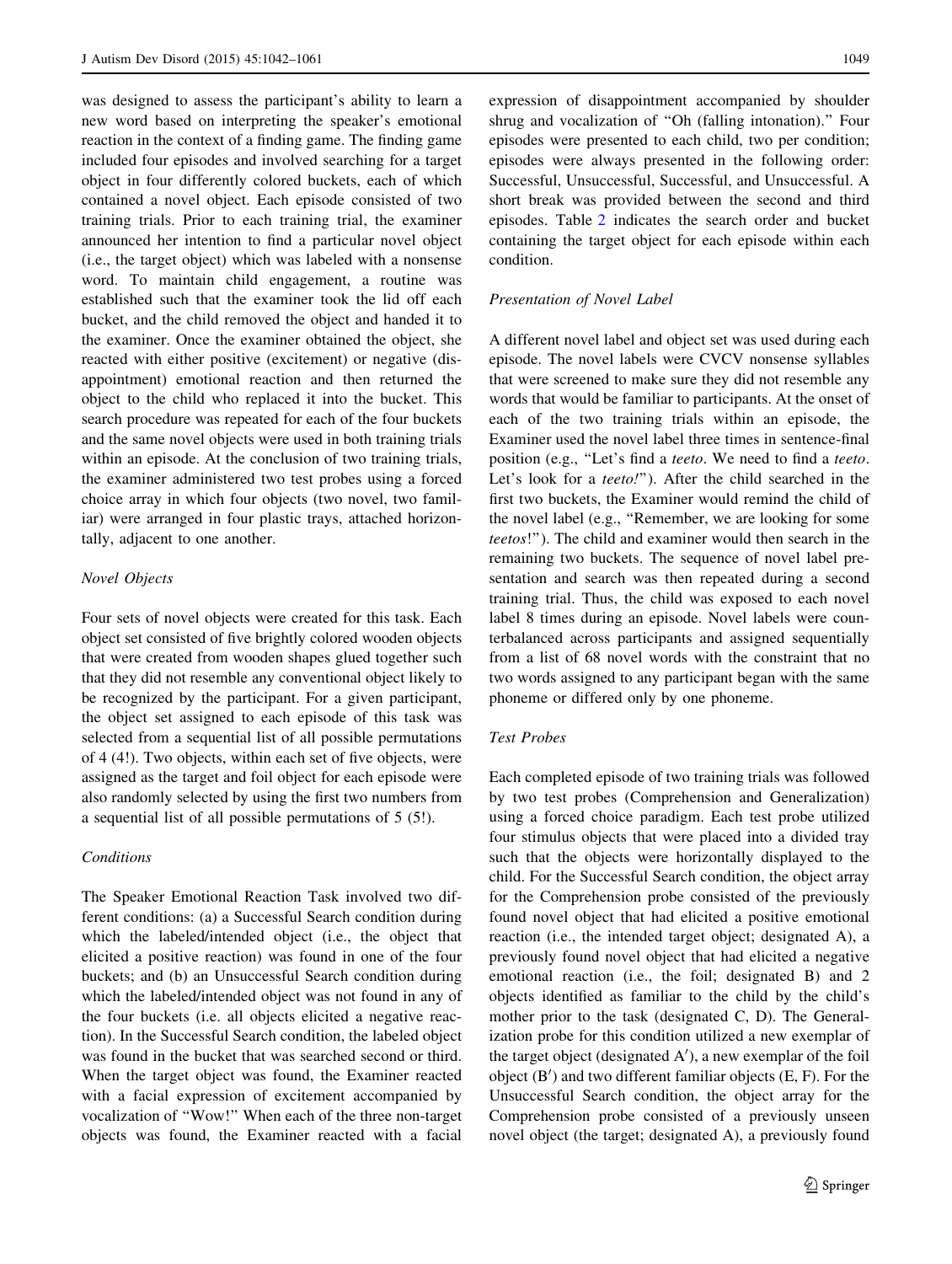<span id="page-8-0"></span>1050 J Autism Dev Disord (2015) 45:1042–1061

| Episode        | Condition    | Episodes         | Search order               | Location of target object |
|----------------|--------------|------------------|----------------------------|---------------------------|
| 1              | Successful   | Training trial 1 | 3<br>$\mathbf 2$<br>4<br>1 | Bucket searched 3rd       |
|                |              | Training trial 2 | 3<br>2<br>4                | Bucket searched 2nd       |
| $\overline{c}$ | Unsuccessful | Training trial 1 | 3<br>4<br>1                | Not found                 |
|                |              | Training trial 2 | 2<br>3<br>4                | Not found                 |
| 3              | Successful   | Training trial 1 | 3<br>2<br>4<br>1           | Bucket searched 2nd       |
|                |              | Training trial 2 | 2<br>3<br>4                | Bucket searched 3rd       |
| $\overline{4}$ | Unsuccessful | Training trial 1 | 3<br>2<br>4                | Not found                 |
|                |              | Training trial 2 | 2<br>3<br>4<br>1           | Not found                 |

Table 2 Search order and target object location for speaker emotional reaction task

novel object that had elicited a negative reaction (the foil; designated B), and 2 familiar objects selected by the child's mother prior to the task (designated C, D). The Generalization probe for this condition utilized a new exemplar of the target object (designated  $A'$ ), a new exemplar of the foil object (B') and two different familiar objects (E, F).

During both Comprehension and Generalization probes, the child was asked to hand the target object to the Examiner, who stated, "Find the teeto! Give me the teeto!" The child was also asked to find one of the familiar objects during each type of probe to provide a metric of behavioral compliance and an index of understanding of the task demands. Within a Comprehension or Generalization test probe, the order of requesting either the novel or familiar object was counterbalanced across participants. Each object selected by the child during test probes was placed back into the response tray by the examiner prior to the next probe for that condition. As the experimental task included two Successful Search trials and two Unsuccessful Search trials and each trial included a Comprehension probe and a Generalization probe, each participant was exposed to a total of eight test probes across the experimental conditions.

Reliability and Fidelity All examiners who administered the word-learning task were graduate students or graduatelevel professionals in educational psychology, developmental psychology, or speech/language pathology. They were trained to administer the word-learning task to 90 % fidelity criteria by the second author. Immediately after each participant's visit, the examiner who tested that participant scored task performance by watching the videotape of task administration. This examiner also verified validity of the experimental task trials. Trials could be considered invalid due to examiner error, child noncompliance, or interruption of the task. In order to assess reliability of scoring decisions, another trained examiner independently coded the same session. The procedures for determining reliability of scoring decisions and fidelity of task administration for data collected at both sites were conducted by trained examiners at one site. Any scoring discrepancies were resolved through consensus discussions with a third trained examiner. For the current study, data were included in the analyses only if the participant completed four valid trials of the experimental task.

A checklist was used to assess fidelity of administration for 20 % of the experimental fast-mapping tasks randomly selected within each diagnostic group and across sites. A trained examiner other than the one who had initially administered the task evaluated fidelity of administration. The fidelity measure included 40 items querying adherence to rules for: (1) object presentation (16 items; i.e., presentation script, number of labels, equivalent talking about target and distracter); (2) randomization (12 items; i.e., side of presentation, order of presentation, and target object assignment); and, (3) comprehension testing (12 items; i.e., probe script, object placement, prompting of child response). Mean overall percentage of agreement was above 97 % across diagnostic groups and sites.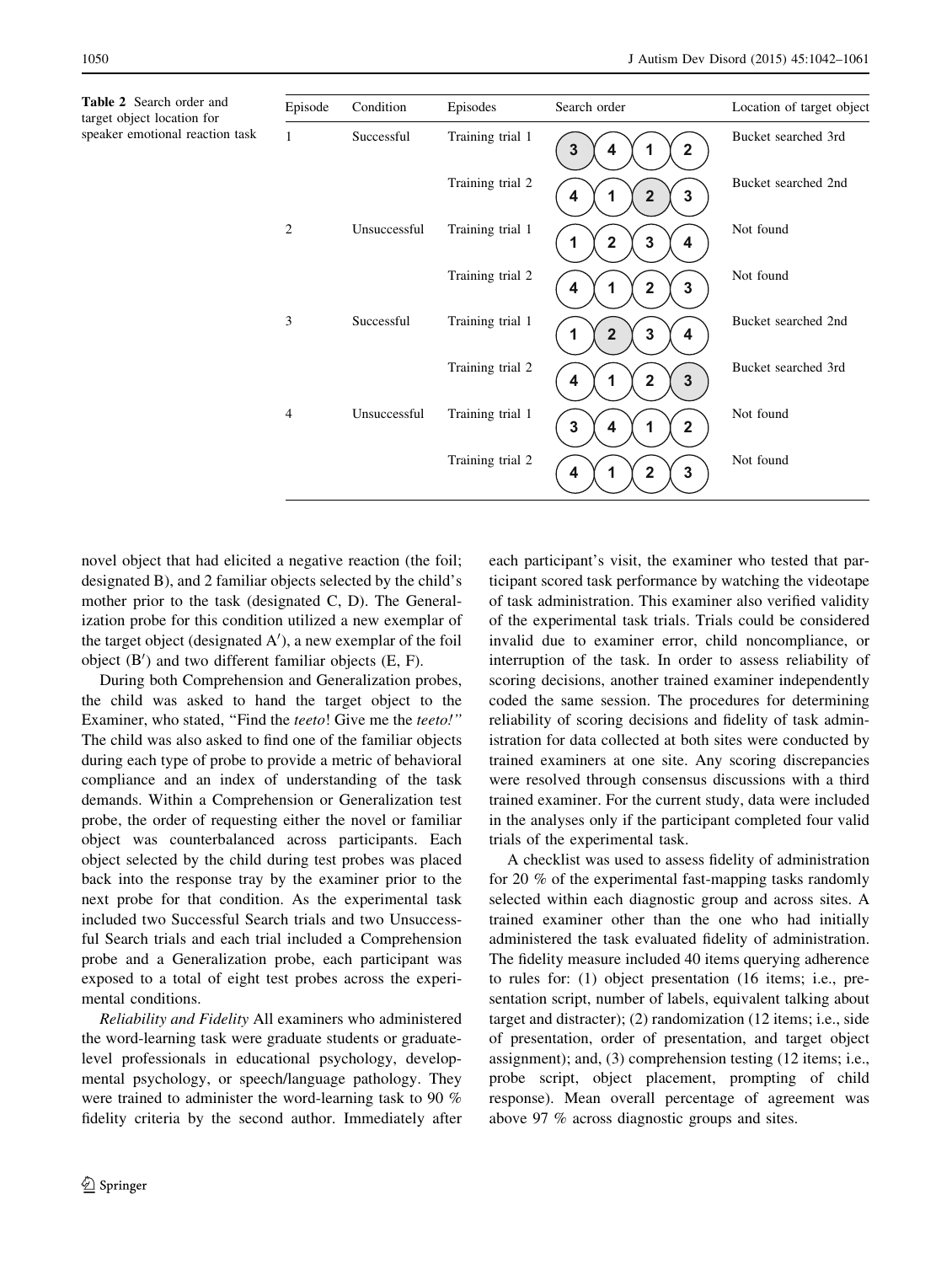#### Results

Prior to evaluating the research questions, performance on the familiar object trials was evaluated to provide a metric of children's ability to understand and comply with the demands of the experimental fast-mapping task. Results of these analyses indicated that, across 8 familiar object trials, all three groups of children were able to complete the task successfully (FXS: *M correct* = 7.87; nonsyndromic ASD:  $M$  correct = 7.24; TD:  $M$  correct = 7.87).

To address the research questions focused on the extent to which participants used the speaker's emotional reaction to guide word learning, we separately considered fastmapping performance under each experimental condition. Within these conditions, we report performance for each group relative to chance level expectations (research question 1), followed by comparisons for differences between the groups (research question 2). During each test probe, participants were asked to select the examiner's intended referent from a total of four objects (i.e., one novel target object, one novel foil object, 2 familiar objects); thus, the probability of selecting the correct object by chance on any given test probe was .25.

Performance on the Successful Search Condition

#### Comparisons Relative to Chance

Examination of the data indicated that the distributions for performance on the Successful Search probes violated the parametric assumption of normality for all three participant groups; thus, one-sample Wilcoxon signed-rank tests were used to compare each group's performance on the Successful Search probes to a reference score of 1  $(np = 4 \times .25 = 1)$ . All three participant groups exceeded chance levels: TD participants,  $T = 406.00$ ,  $z = 4.79$ ,  $p < .001$ ,  $r = .85$ ; participants with FXS,  $T = 426.00$ ,  $z = 4.57$ ,  $p < .001$ ,  $r = .81$ ; and participants with nonsyndromic ASD,  $T = 311.00$ ,  $z = 3.54$ ,  $p < .001$ ,  $r = .62$ ; all large effect sizes.

# Between-Group Comparisons

Mann–Whitney U test statistics were utilized to evaluate the presence of between-group differences in Successful Search performance. Performance at the group level was significantly better for participants with FXS than for participants with nonsyndromic ASD ( $U = 366.00$ ,  $z =$  $-2.02$ ,  $p = .04$ ,  $r = .25$ ). However, this difference in performance may be due to the fact that, on average, boys with FXS demonstrate fewer symptoms of autism than do boys with nonsyndromic ASD, even when only considering boys with FXS and comorbid ASD. Thus, nonparametric regression analyses were conducted using the Serlin-Harwell Aligned Rank Procedure (Serlin and Harwell [2004](#page-19-0)) to compare Successful Search performance between the FXS and nonsyndromic ASD groups after controlling for autism symptom severity. These results indicated no significant difference between participants with FXS and participants with nonsyndromic ASD on the Successful Search condition after controlling for autism symptom severity  $F(2,63) = 1.59, p = .21$ .<sup>1</sup> Performance of TD participants was significantly better than for participants with nonsyndromic ASD ( $U = 709.00$ ,  $z = 2.78$ ,  $p = .005$ ,  $r = .35$ ) but did not differ significantly from participants with FXS  $(U = 587.00, z = 1.07, p = .29, r = .37).$ 

Analyses utilizing Chi square test statistics also were conducted to evaluate whether group-level findings could be replicated when considering the number of individual participants in each group who successfully learned all label-object pairings. These follow-up analyses failed to yield any significant between-group differences: FXS versus nonsyndromic ASD  $(\chi^2[1] = .067, p = .41, phi =$ -.10); TD versus nonsyndromic ASD  $(\chi^2[1] = 6.48,$  $p = .02$ ,  $phi = -.32$ ); and, TD versus FXS ( $\chi^2[1] = 3.09$ ,  $p = .13, \,phi = -.22$ .

Performance on the Unsuccessful Search Condition

#### Comparisons Relative to Chance

One-sample Wilcoxon signed-rank tests again were used to compare performance on the Unsuccessful Search condition for each group to a reference score of  $(np = 4 \times .25 = 1)$ . Performance by all three participant groups exceeded chance levels in the Unsuccessful Search condition: TD participants,  $T = 402.50$ ,  $z = 4.09$ ,  $p < .001$ ,  $r = .72$ , a large effect size; participants with FXS,  $T = 230.00, z = 2.43, p = .015, r = .43, a medium effect$ size; and participants with nonsyndromic ASD,  $T = 327.00$ ,  $z = 3.41, p = .001, r = .60$ , a large effect size.

Subsets of participants with FXS and with nonsyndromic ASD were created utilizing the same matching procedures described in the Method section to create a samples of participants with FXS and participants with nonsyndromic ASD matched on nonverbal cognitive ability, utilizing only the participants with FXS who met study criteria for a comorbid diagnosis of ASD (previously described). The same pattern of findings was obtained. When initially compared, performance at the group level was significantly better for participants with  $FXS + ASD$  than for participants with nonsyndromic ASD on Successful Search performance ( $U = 137.00$ ,  $z = 2.538$ ,  $p = .011$ ,  $r = .38$ ). However, there was no significant difference between the groups after controlling for autism symptom severity  $(F(2,54) = 2.92, p = .09).$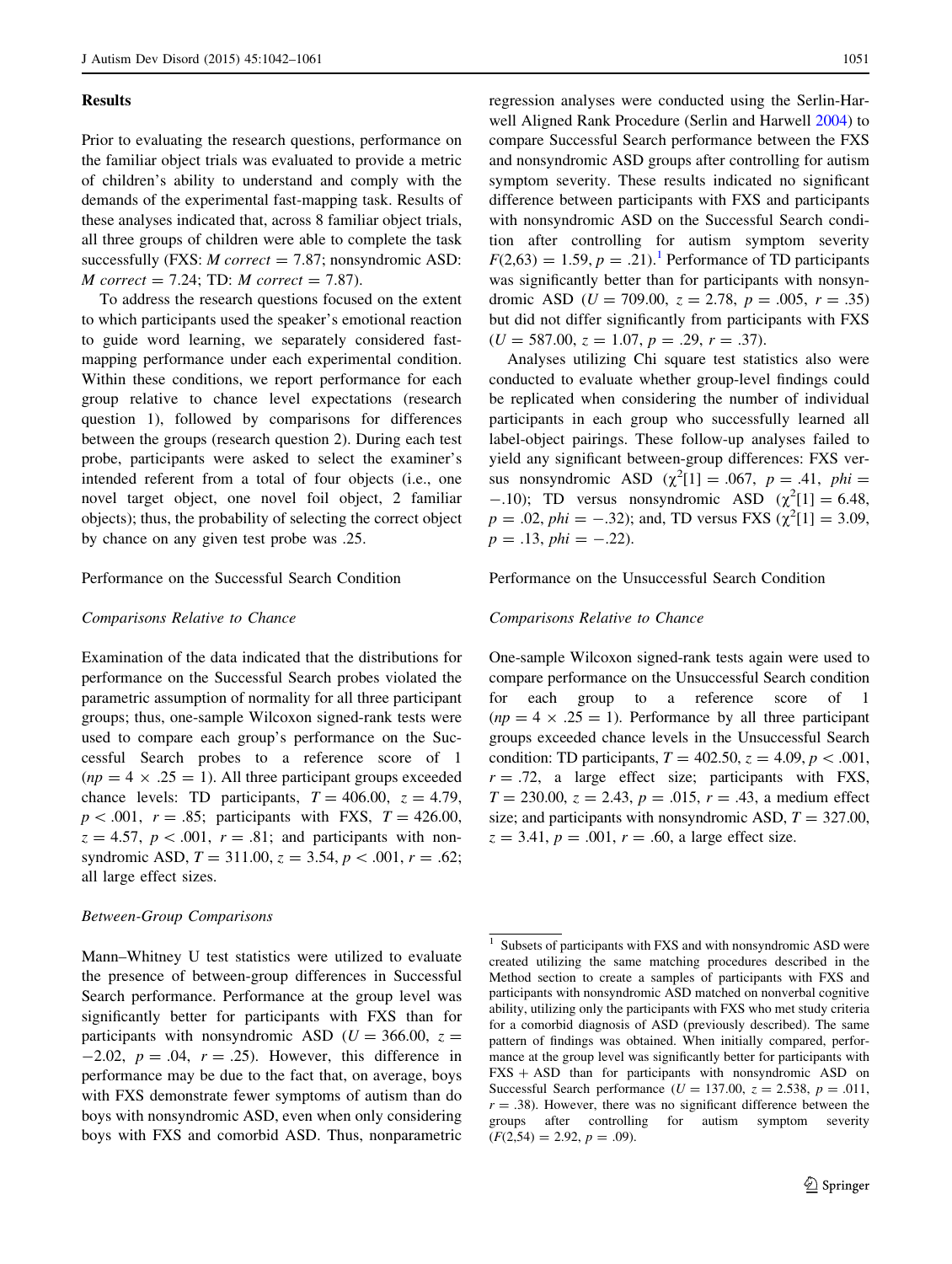#### Between-Group Comparisons

Results of a Mann–Whitney U comparison indicated that participants with FXS performed significantly worse than the TD participants ( $U = 725.50$ ,  $z = 2.94$ ,  $p = .003$ ,  $r = .37$ ). Performance by participants with nonsyndromic ASD did not differ significantly from either participants with FXS ( $U = 622.50$ ,  $z = 1.53$ ,  $p = .13$ ,  $r = .19$ ) or TD participants  $(U = 620.50, z = 1.50, p = .13, r = .19)$ . Nonparametric regression analyses were conducted using the Serlin-Harwell Aligned Rank Procedure (Serlin and Harwell [2004\)](#page-19-0) to compare Unsuccessful Search performance between the FXS and nonsyndromic ASD groups after controlling for autism symptom severity. Results indicated that, after controlling for autism symptom severity, participants with nonsyndromic ASD performed significantly better than did participants with FXS on the Unsuccessful Search condition  $F(2,63) = 6.19$ ,  $p = .02<sup>2</sup>$ 

Analyses examining the data on an individual level demonstrated the same pattern of findings. Significantly fewer participants with FXS learned all the label-object pairings in the Unsuccessful Search condition relative to TD participants  $(\chi^2[1] = 14.25, p < .001, phi = -.48)$ and participants with nonsyndromic ASD  $(\chi^2[1] = 5.41,$  $p = .03$ ,  $phi = .30$ . Additionally, the number of participants with nonsyndromic ASD who learned all four words during the Unsuccessful Search trials did not differ significantly from that for TD participants  $(\chi^2[1] = 2.88,$  $p = .11, \, phi = -.22$ ).

Performance on the Successful versus Unsuccessful Search Conditions

## Relative Profiles of Performance

To address the second research question, within-group analyses were conducted to determine if children with FXS, nonsyndromic ASD, or TD demonstrated differential levels of task performance between the Successful and Unsuccessful Search conditions. For the participants with FXS, performance on the Successful Search condition was significantly better than performance on the Unsuccessful Search condition,  $(T = 45.00, z = -3.35, p = .001,$  $r = .59$ ). No statistically significant between condition differences were observed for participants with

nonsyndromic ASD  $(T = 131.00, z = -.217, p = .83,$  $r = .04$ ) or TD participants (T = 54.00,  $z = -1.67$ ,  $p = .09$ ,  $r = .30$ ). Analyses indicated that even when considering performance on the individual level (i.e., the number of children in each participant group who successfully learned all of label-object pairings) the same pattern of findings were observed: FXS  $(\chi^2[1] = 9.91,$  $p = .001$ ,  $phi = -.40$ ), nonsyndromic ASD ( $\chi^2[1] = .02$ ,  $p = .89$ ,  $phi = -.04$ ), and TD ( $\chi^2[1] = 1.00$ ,  $p = .45$ ,  $phi = - .12$ ).

# Associations Between Successful and Unsuccessful Search Performance

To address the third research question, Spearman rank order correlations were used to examine concurrent associations between task performance during Successful and Unsuccessful Search trials. For the TD participants, a significant positive association was observed between performance on the Successful and Unsuccessful Search conditions ( $r = .39$ ,  $p = .026$ ); however, this association did not reach significance for participants with FXS ( $r =$  $-.10, p = .58$  or nonsyndromic ASD ( $r = .26, p = .16$ ). Fisher's r-to-z transformation indicated that there was a trend for a stronger association between performance on the two conditions for the TD participants than for the participants with FXS ( $z = -1.95$ ,  $p = .05$ ). The strength of this association for participants with nonsyndromic ASD did not differ significantly from that for TD participants  $(z = .55, p = .58)$  or participants with FXS  $(z = -1.40,$  $p = .16$ ).

# Pattern of Errors

To address the fourth research question, Chi square analyses were used to compare the likelihood of selecting a novel foil object in response to the novel label relative to selecting a familiar object as a function of Diagnostic Group (FXS, ASD, TD), Search Condition (Successful/ Unsuccessful), and Test Probe Type (Comprehension/ Generalization).

Errors that involved selecting the familiar object (instead of the target object) were made significantly more often by participants with nonsyndromic ASD than for TD participants ( $\chi^2[1] = 5.85$ ,  $p = .02$ ,  $phi = -.17$ ). Object selection errors for participants with FXS did not differ significantly from errors observed for participants with nonsyndromic ASD ( $\chi^2[1] = 1.65$ ,  $p = .20$ ,  $phi = .08$ ) or for TD participants ( $\chi^2[1] = 1.79$ ,  $p = .18$ ,  $phi = -.10$ ).

The relation between Error Pattern and Search Condition was not significant for any of the participant groups: FXS  $(\chi^2[1] = .55, p = .46, phi = -.07)$ , nonsyndromic ASD  $(\chi^2[1] = .00, p = 1.00, phi = .00)$ , and TD

 $\sqrt{2}$  The same pattern of findings was obtained when comparing participants with  $FXS + ASD$  to participants with nonsyndromic ASD matched on nonverbal cognitive ability. When initially compared, no between-group differences on Unsuccessful Search performance were observed  $(U = 296.50, z = 1.33, p = .19,$  $r = .20$ ); however, after controlling for autism symptom severity, participants with nonsyndromic ASD performed significantly better than participants with FXS + ASD ( $F(2,54) = 7.39$ ,  $p = .008$ ).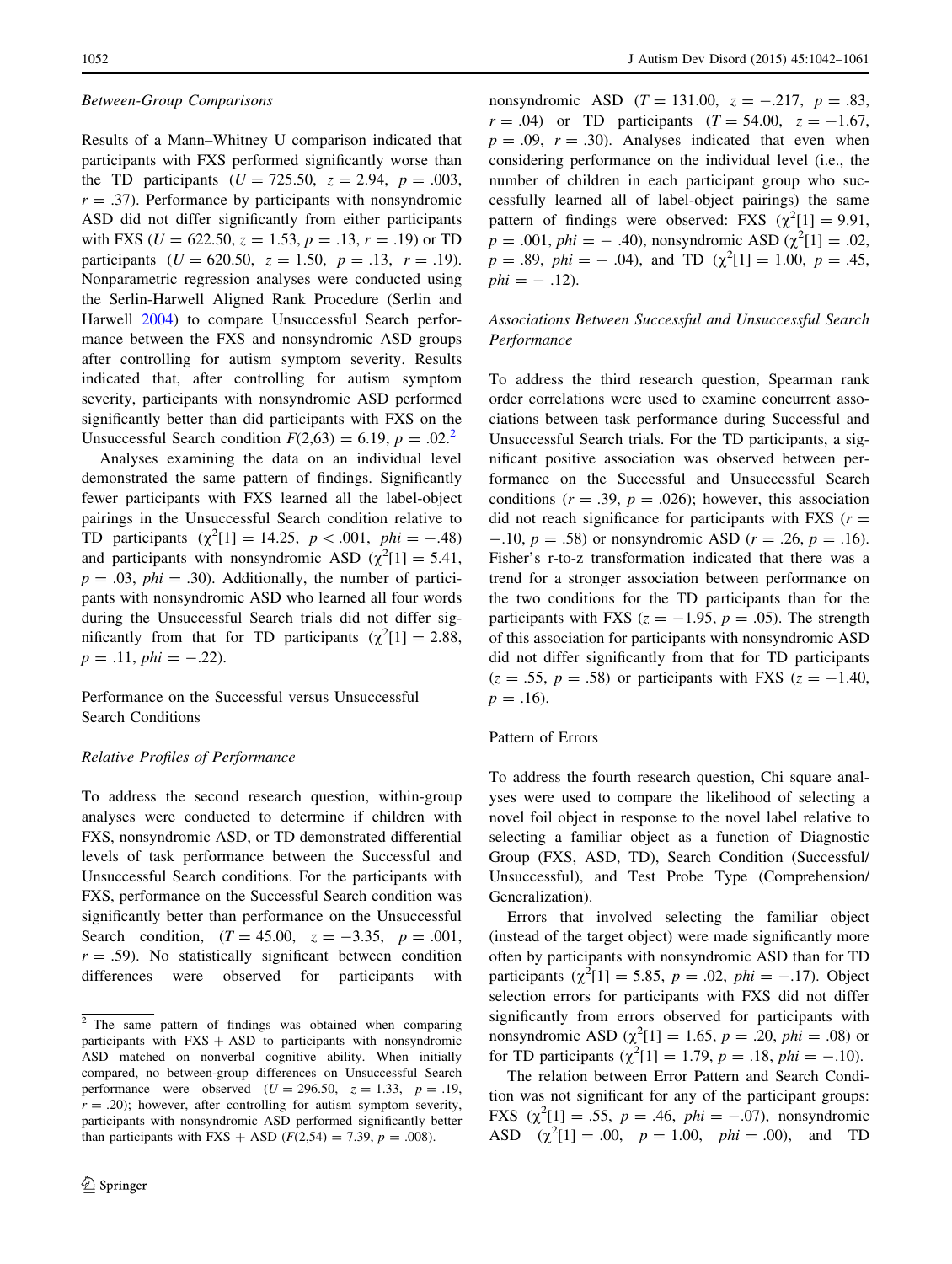<span id="page-11-0"></span> $(\chi^2[1] = .80, p = .37, \, \text{phi} = .10)$ . Thus, participants did not vary in their tendency to incorrectly select a familiar or novel object regardless of whether the test probe followed a Successful or Unsuccessful Search.

Participants with nonsyndromic ASD committed significantly more errors by selecting the familiar object relative to the novel foil object in Comprehension probes relative to the Generalization probes  $(\chi^2[1] = 4.62)$ ,  $p = .03$ ,  $phi = -.20$ ). The relation between Error Pattern and Probe Type was not significant for participants with FXS  $(\chi^2[1] = 1.20, p = .276, \, \rho h i = -.10)$  or TD participants  $(\chi^2[1] = .02, p = .89, phi = -.02)$ .

# Predictors of Fast-Mapping Performance

The fifth research question was addressed by examining bivariate associations between child characteristics and experimental task performance. A series of stepwise linear regression analyses was then conducted for each group of participants to determine if social avoidance and autism symptomatology accounted for unique variance in predicting experimental task performance over and above the contributions of chronological age and nonverbal cognitive ability. Separate within-group analyses were used to identify predictors that might differentially account for variance in the Successful and Unsuccessful Search conditions. Assumptions of linearity, normally distributed errors, and uncorrelated errors were met. One-tailed tests were used to evaluate the significance of the final step of each regression model as we predicted that CA and nonverbal cognitive ability would be positively related to, and social avoidance and autism symptomatology would be negatively related to, performance on the Successful and Unsuccessful conditions.

#### Successful Search Condition

For participants with FXS, means, standard deviations, and intercorrelations are reported in Table 3. Significant correlations between child characteristics and fast-mapping performance failed to emerge for this experimental condition. In the first step of the regression, inclusion of CA and Leiter-R nonverbal growth score did not result in a significant model ( $F(2,29) = .35$ ,  $p = .71$ , adjusted  $R^2 = -.04$ ). The addition of ADAMS Social Avoidance and ADOS Severity, in the next step, also failed to reveal significant predictors of performance for participants with FXS  $(F (4,27) = .58)$ ,  $p = .68$ , adjusted  $R^2$  change  $= -.06$ ).

The means, standard deviations, and intercorrelations for participants with nonsyndromic ASD are reported in Table 4. Nonverbal growth score was positively related and social anxiety was negatively related to performance in the Successful Search condition. Entering chronological

Table 3 Means, standard deviations, and intercorrelations for experimental task performance and predictor variables for participants with FXS

| Variable                            | M      | SD           | 1.  | 2.      | 3.  | 4.  |
|-------------------------------------|--------|--------------|-----|---------|-----|-----|
| Successful condition                | 2.78   | 1.21         | .07 | $-.02$  | .02 | .16 |
| Unsuccessful condition              | 1.50   | 1.08 .18 .19 |     |         | .08 | .12 |
| Predictor variables                 |        |              |     |         |     |     |
| 1. CA                               | 7.29   | 2.03         |     | $.82**$ | .24 | .14 |
| 2. Leiter nonverbal<br>growth score | 456.16 | 11.56        |     |         | .13 | .09 |
| 3. ADAMS social<br>avoid            | 6.23   | 4.67         |     |         |     | .24 |
| 4. ADOS Autism<br>severity          | 5.66   | 2.10         |     |         |     |     |

\*\*  $p < .001$ 

Table 4 Means, standard deviations, and intercorrelations for experimental task performance and predictor variables for participants with nonsyndromic ASD

| Variable                               | M      | SD    | 1.  | 2.      | 3.     | 4.     |
|----------------------------------------|--------|-------|-----|---------|--------|--------|
| Successful<br>condition                | 2.03   | 1.38  | .29 | $.65**$ | $.46*$ | .001   |
| Unsuccessful<br>condition              | 2.10   | 1.38  | .07 | .19     | $-.16$ | $.41*$ |
| Predictor variables                    |        |       |     |         |        |        |
| 1. CA                                  | 7.27   | 1.81  |     | $.64**$ | $-.29$ | .28    |
| 2. Leiter<br>nonverbal<br>growth score | 457.10 | 11.33 |     |         | $.34*$ | .10    |
| 3. ADAMS social<br>avoid               | 9.10   | 4.92  |     |         |        | .09    |
| 4. ADOS Autism<br>severity             | 8.03   | 1.49  |     |         |        |        |

\*  $p < .05;$  \*\*  $p < .001$ 

age and nonverbal cognitive growth score into the regression model significantly predicted performance in this condition ( $F(2,28) = 11.04$ ,  $p < .001$ , adjusted  $R^2 = .40$ ), with only Leiter nonverbal growth score accounting for unique variance in predicting fast-mapping performance  $(t = 4.22, p < .001,$  one-tailed, semipartial  $r = .35$ ). The addition of ADAMS Social Avoidance and ADOS Autism Severity at the next step of the regression significantly improved the predictive value of the model,  $(F(4,26) = 6.92, p = .001,$  adjusted  $R^2 = .44$ ). Within this final model, Leiter-R nonverbal growth score ( $t = 3.86$ ,  $p < .001$ , one-tailed, semipartial  $r = .28$ ) and ADAMS Social Avoidance ( $t = -2.00$ ,  $p = .03$ , one-tailed, semipartial  $r = -.07$ ) each accounted for unique variance in fast-mapping performance.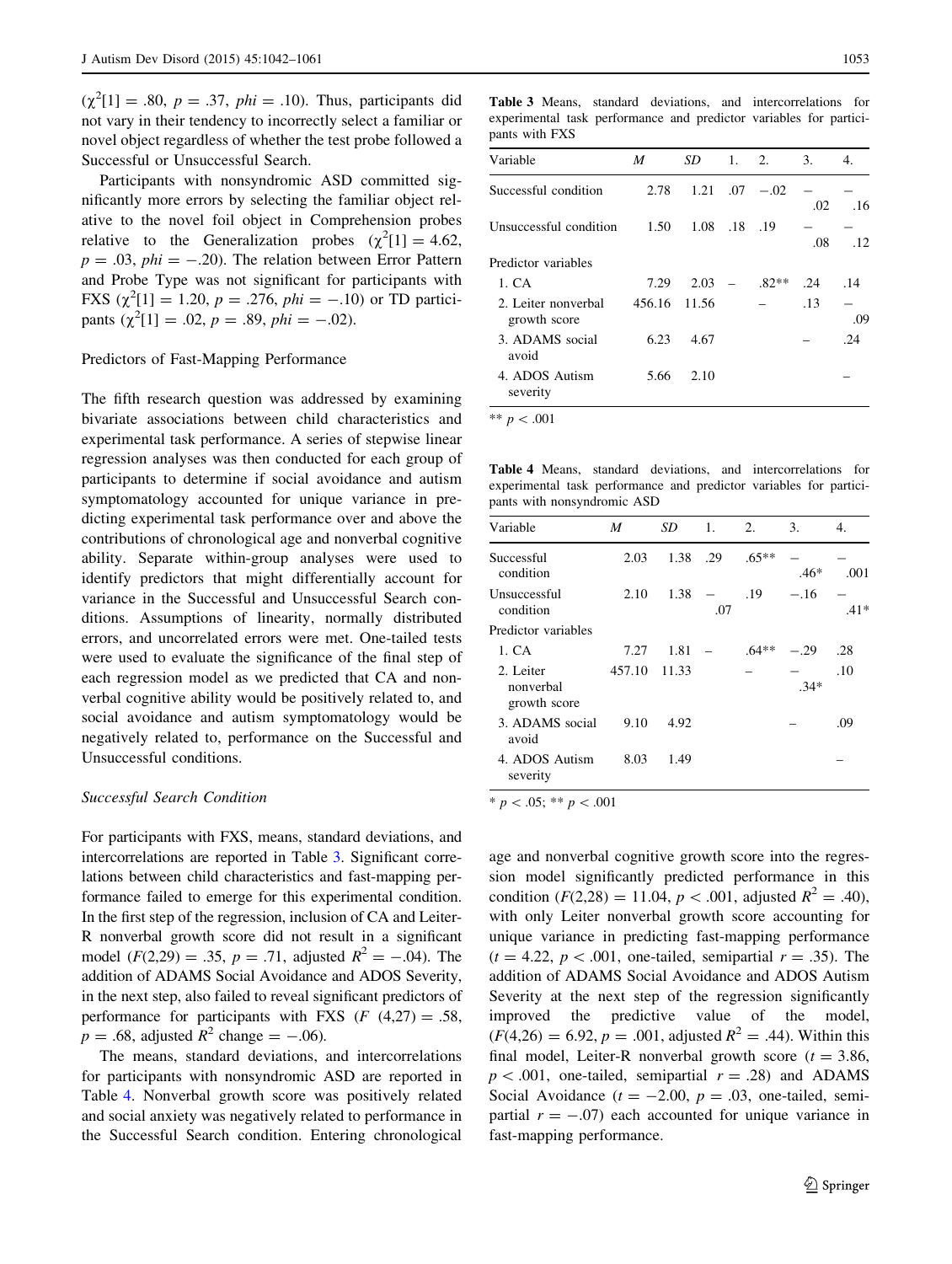| Variable                               | M      | SD    | 1.      | 2.      | 3.     | 4.  |
|----------------------------------------|--------|-------|---------|---------|--------|-----|
| Successful<br>condition                | 3.10   | 1.17  | $.60**$ | $.53*$  | .008   | .19 |
| Unsuccessful<br>condition              | 2.52   | 1.53  | $.49*$  | .23     | .19    | .06 |
| Predictor variables                    |        |       |         |         |        |     |
| 1. CA                                  | 3.94   | 1.10  |         | $.83**$ | $-.04$ | .21 |
| 2. Leiter<br>nonverbal<br>growth score | 456.97 | 12.94 |         |         | $-.06$ | .26 |
| 3. ADAMS social<br>avoid               | .77    | 1.20  |         |         |        | .22 |
| 4. SCQ total                           | 4.26   | 2.94  |         |         |        |     |

Table 5 Means, standard deviations, and intercorrelations for experimental task performance and predictor variables for TD participants

\*  $p$  < .05; \*\*  $p$  < .001

For TD participants, the means, standard deviations, and intercorrelations are reported in Table 5. Both chronological age and Leiter nonverbal growth score were significant bivariate correlates of performance in the Successful Search condition. Inclusion of both variables resulted in a significant model  $(F(2,28) = 8.21, p = .002,$  adjusted  $R^2 = .33$ ), with only chronological age accounting for unique variance in predicting fast-mapping performance  $(t = 1.98, p < .03,$  one-tailed, semipartial  $r = .09$ ). The addition of the ADAMS Social Avoidance and SCQ Total Score did not significantly improve the predictive model  $(F(4,26) = 3.88, p = .01,$  adjusted  $R^2 = .28$ ). In the final model, chronological age ( $t = 1.91$ ,  $p = .03$ , semipartial  $r = .09$ ) was the only factor that accounted for unique variance in performance.

## Unsuccessful Search Condition

For participants with FXS, the means, standard deviations, and intercorrelations with performance on the Unsuccessful Search condition are reported in Table [3.](#page-11-0) No significant bivariate relationships emerged between child characteristics and performance on the Unsuccessful Search condition. Additionally, entering chronological age and Leiter-R nonverbal growth scores failed to yield a significant model of performance on the Unsuccessful Search condition,  $(F(2,29) = .55, p = .58,$  adjusted  $R^2 = -.03$ ). The addition of ADAMS Social Avoidance and ADOS Severity also failed to result in a significant predictive model  $(F(4,27) = .45, p = .77,$  adjusted  $R^2 = -.08$ ).

For participants with nonsyndromic ASD, means, standard deviations, and intercorrelations for performance on the Unsuccessful Search condition are reported in Table [4.](#page-11-0) ADOS Autism Severity emerged as a significant negative correlate of performance on this condition. Inclusion of CA and Leiter-R nonverbal growth score did not result in a significant model  $(F(2,28) = 1.61, p = .22, \text{ adjusted}$  $R^2 = .04$ ). Addition of ADAMS Social Avoidance and ADOS Severity also failed to result in a significant model  $(F (4,26) = 2.13, p = .11, \text{ adjusted } R^2 = .13).$  Examination of the intercorrelations presented in Table [4](#page-11-0), however, revealed that the only predictor correlated with performance in the Unsuccessful Search condition was ADOS severity. Follow-up analyses revealed that performance on the Unsuccessful Search trials was significantly negatively correlated with both severity of Social Affective symptoms  $(r(32) = -.36, p = .02,$  one-tailed) and severity of Restricted Repetitive Behavior  $(r(32) = -.33, p = .03,$ one-tailed), the two domains of symptoms within autism symptomatology.

Finally, for TD participants, the means, standard deviations, and intercorrelations are reported in Table 5. Chronological age emerged as a significant bivariate correlate of fast-mapping performance in the Unsuccessful Search Condition. When CA and Leiter-R nonverbal growth score were entered into a regression equation, they significantly predicted fast-mapping performance,  $(F(2,28) = 6.83, p = .004,$  adjusted  $R^2 = .28$ ), with both CA  $(t = 3.39, p = .001,$  one-tailed, semipartial  $r = .28$ ) and Leiter-R nonverbal growth score ( $t = -1.96$   $p < .03$ , one-tailed, semipartial  $r = -.09$ ) accounting for unique variance in predicting fast-mapping performance. Once again, although the final model was significant, the addition of the variables ADAMS Social Avoidance and SCQ total did not significantly improve the prediction  $(F(4,26) = 3.81, p = .01,$  adjusted  $R^2 = .27$ ). In the final model, chronological age ( $t = 3.41$ ,  $p = .001$ , one-tailed, semipartial  $r = .27$ ) and Leiter-R nonverbal growth score  $(t = -1.93, p = .03,$  one-tailed, semipartial  $r = -.09$ ) each accounted for unique variance in predicting performance.

# Relations Between Fast-Mapping and Receptive Vocabulary

The final research question was addressed by examining partial Spearman's rank correlations between fast-mapping performance in the Successful and Unsuccessful Search condition and receptive vocabulary ability, after controlling for the influence of nonverbal cognitive ability. Separate within-group analyses were used to determine if, in each participant group, children who had larger receptive vocabularies more readily acquired new words than children with smaller receptive vocabularies; one-tailed tests were utilized. For participants with FXS, after controlling for nonverbal cognitive ability, no significant correlations were observed between fast-mapping performance and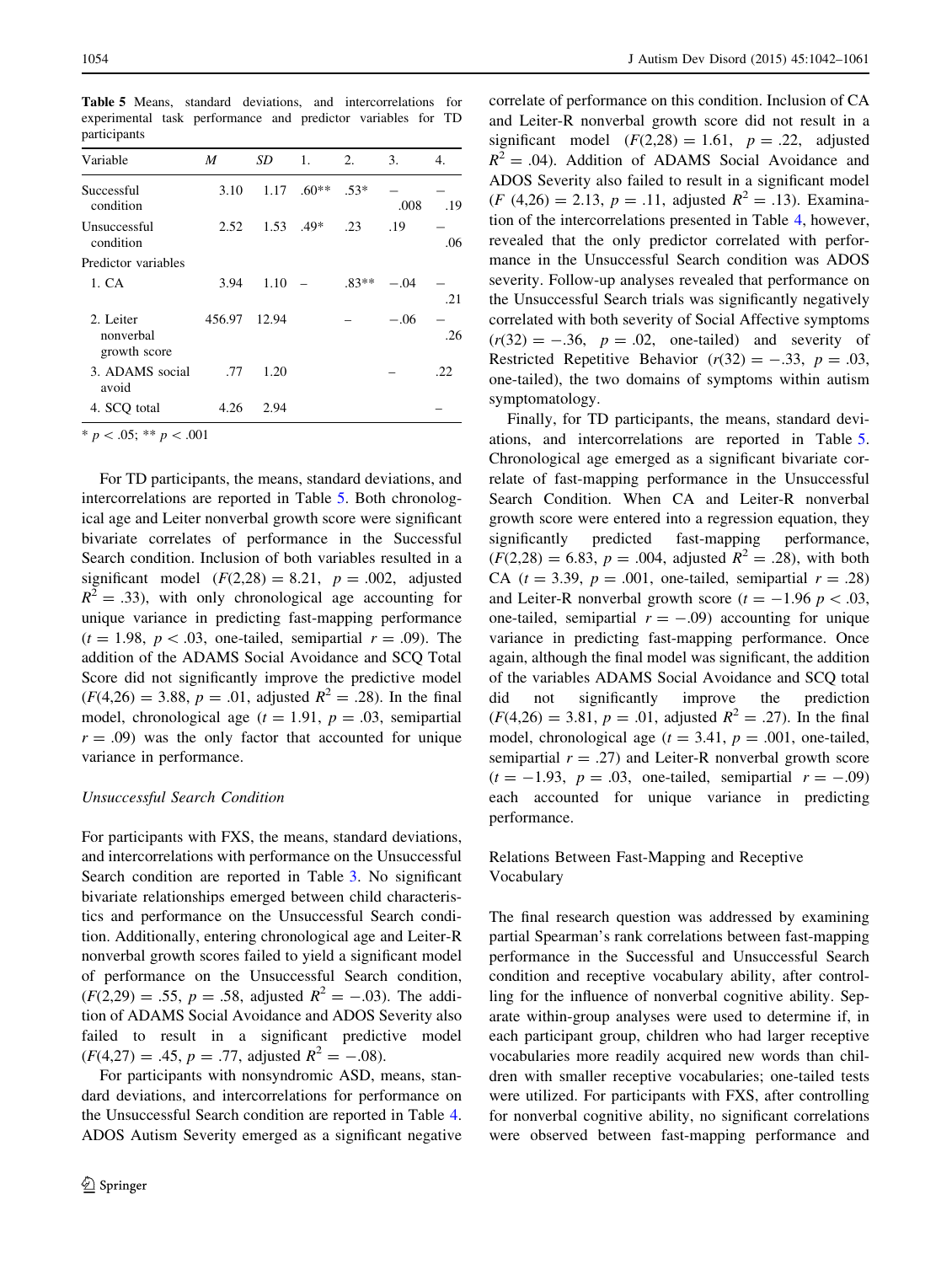receptive vocabulary in either the Successful ( $r_s = -.008$ ,  $p = .49$ ) or Unsuccessful  $(r<sub>s</sub> = -.001, p = .50)$  Search conditions. For participants with nonsyndromic ASD, fastmapping performance in the Successful Search condition was significantly correlated with receptive vocabulary ability, after controlling for nonverbal ability ( $r_s = .45$ ,  $p = .006$ ). No significant association was observed between fast-mapping performance in the Unsuccessful Search condition and receptive vocabulary after controlling for nonverbal cognitive ability ( $r_s = .13$ ,  $p = .25$ ). Finally, the relation between receptive vocabulary and fast-mapping performance in both the Successful ( $r_s = .34$ ,  $p = .03$ ) and Unsuccessful Search ( $r_s = .51$ ,  $p = .002$ ) conditions was significant for TD participants.

# Discussion

The present study was designed to evaluate the ability of children with FXS, nonsyndromic ASD, or typical development to learn new words when such learning depended on interpreting and using a speaker's emotional reaction within a nonostensive word learning context. Efficient word learning requires the use of multiple strategies across a variety of contexts and many of these strategies are social in nature (Tomasello [2001](#page-19-0)). In addition to deficits in language, individuals with FXS or nonsyndromic ASD often demonstrate some level of difficulty in the ability to notice, interpret, and respond to other people's social signals (e.g., American Psychiatric Association [2013;](#page-17-0) Cordeiro et al. [2011;](#page-18-0) Harris et al. [2008\)](#page-18-0). Thus, there are multiple avenues through which efficient word learning could be compromised in these populations. Furthermore, although the similarities observed between the FXS and nonsyndromic ASD phenotypes suggest that similar treatment approaches could be used in both conditions (e.g., Klusek et al. [2014](#page-18-0); Philofsky et al. [2004;](#page-19-0) Roberts et al. [2001\)](#page-19-0), there is a growing body of research documenting important differences in the manifestations and correlates of ASD in FXS relative to nonsyndromic ASD (McDuffie et al., in press; Thurman et al. [2014](#page-19-0); Wolff et al. [2012](#page-19-0)). Thus, understanding the ability of children with FXS or nonsyndromic ASD to utilize different types of interpersonal cues to disambiguate a speaker's intended referent is crucial to developing optimal treatment approaches to enhance the language development of affected individuals. By comparing between-group patterns of performance as children with FXS or nonsyndromic ASD acquire new vocabulary words under controlled experimental conditions, we were able to obtain insight into the extent to which the behavioral symptoms shared by these neurodevelopmental disorders reflect similar or differing neurocognitive mechanisms and thereby begin to elucidate the circumstances in which the same or different treatment approaches should be used in each condition .

The experimental paradigm used in the present study measured children's ability to utilize an adult's positive or negative emotional reaction, indicating either a successful or an unsuccessful search, to disambiguate the novel object that the speaker intended to label. In the Successful Search condition, the target object was found in one of four buckets and the examiner reacted with excitement upon locating the intended referent. For those trials in which the examiner did not find the intended object (e.g., the Unsuccessful Search condition), the examiner reacted with disappointment to each object as it was removed from its hiding place. In addition to interpreting the speaker's expression of disappointment, Unsuccessful Search trials also required participants to infer that because the adult never found the intended object a previously unseen novel object on the test probes represented the intended referent.

#### Word Learning Performance

In the Successful Search condition, all groups of participants were, on average, able to learn novel words at a rate greater than expected by chance, as indicated by their selection of the target object during test probes. Despite the fact that performance exceeded chance in this condition, however, significant between-group differences in fastmapping performance were observed. TD participants performed significantly better (at both the group and individual levels of analysis) than did participants with nonsyndromic ASD when matched on level of nonverbal cognitive ability. This suggests a particular difficulty for children with nonsyndromic ASD, even relative to nonverbal cognitive level expectations, in utilizing the emotional reaction of excitement to guide a label-object pairing. Other researchers have posited that early impairments in attending to social information deprive children with ASD of vital learning experiences and that these impairments cascade over time, disrupting both brain and behavioral development (Mundy and Neal [2001\)](#page-19-0). The present findings are consistent with this theoretical model and suggest that an early impairment in the ability to use social cues may contribute to more global language delays, which are commonly observed within the ASD phenotype. Other studies have observed lower levels of performance in children with nonsyndromic ASD relative to developmental level-matched TD children on word learning tasks that require the use of gaze direction to disambiguate the speaker's intended referent (Baron-Cohen et al. [1997](#page-17-0); Preissler and Carey [2005\)](#page-19-0). Our results extend these findings and suggest that challenges to the process of word learning extend beyond difficulty in utilizing the speaker's direction of eye gaze to include difficulty interpreting the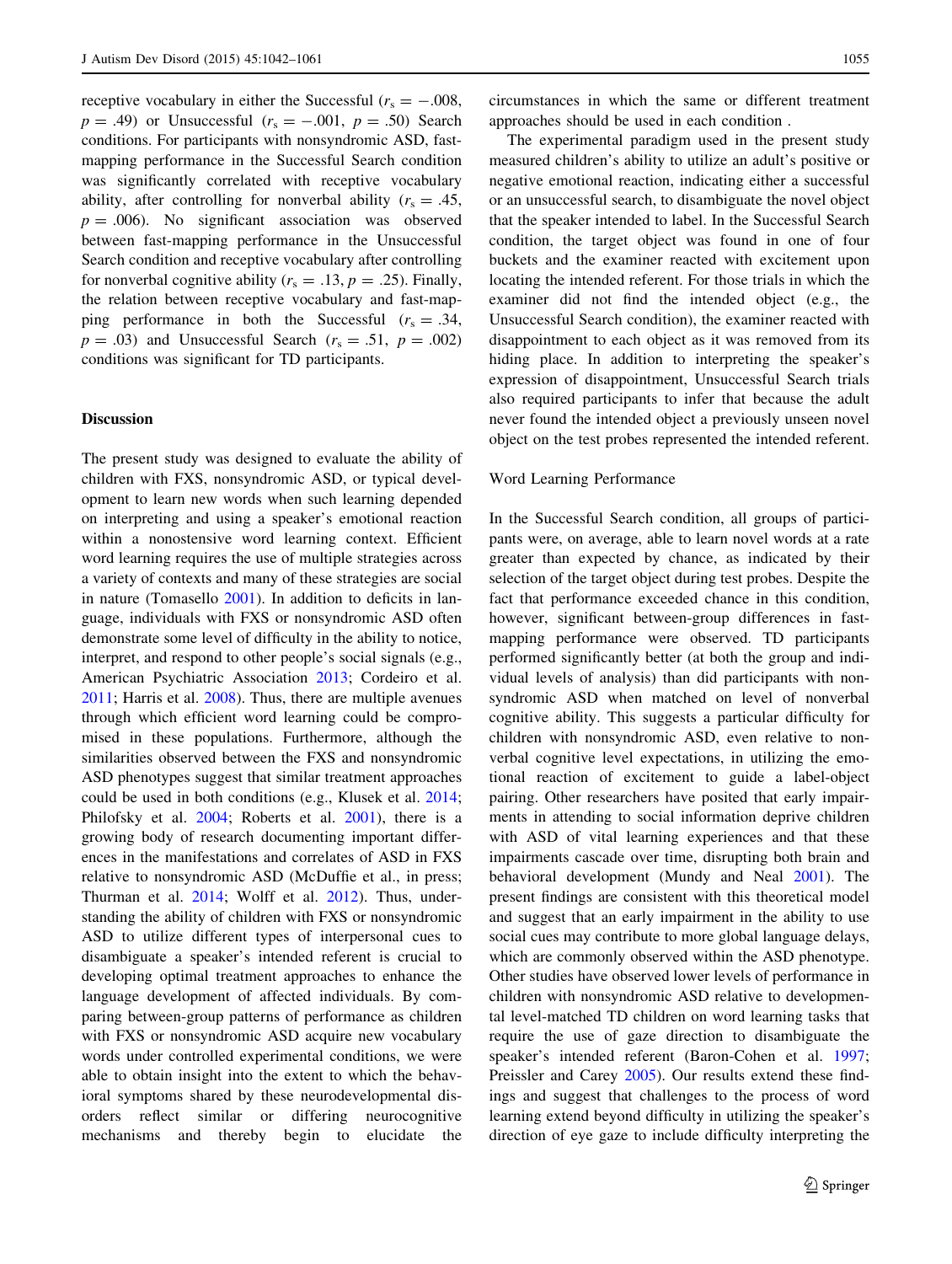communicative significance of the speaker's socio-affective reactions.

As a group, participants with FXS were able to more successfully utilize the speaker's emotional reaction of excitement than were participants with nonsyndromic ASD of similar chronological age and nonverbal cognitive ability. That is, the participants with FXS significantly outperformed those with nonsyndromic ASD during the Successful Search condition. Additionally, no statistical differences in performance were found between participants with FXS and TD participants. The total number of individual participants with FXS who successfully learned all label-object pairings in the Successful Search condition, however, did not significantly differ from participants with nonsyndromic ASD. Thus, as a group, children with FXS performed better in the Successful Search condition relative to children with nonsyndromic ASD; however, they still demonstrated variable levels of individual performance across trials. These results are consistent with recent studies suggesting that, although the FXS and ASD phenotypes are associated with difficulties navigating social interactions, in many cases the level of impairment is less severe in FXS (McDuffie et al., in press; Wolff et al. [2012](#page-19-0)).

One could argue that, assuming cognitive ability was equivalent across diagnostic groups, the advantage for children with FXS in utilizing social cues during word learning should translate to a more general advantage in vocabulary comprehension relative to children with nonsyndromic ASD. In fact, there is some limited evidence supporting this argument. McDuffie et al. ([2013\)](#page-19-0) found that, for two groups of participants with nonverbal IQs less than 85, participants with FXS earned significantly higher receptive vocabulary standard scores than did participants with nonsyndromic ASD. More research is needed on between-syndrome differences in specific domains of language development and to identify associated factors (e.g., anxiety, attention, nonverbal cognitive ability) that may account for developmental differences between diagnostic groups.

Importantly, symptoms of autism, on average, are less severe in children with FXS than in children with nonsyndromic ASD, even when only considering those children with FXS who have a comorbid diagnosis of ASD (McDuffie et al., in press; Thurman et al. [2014\)](#page-19-0). In the present project, after controlling for autism symptom severity, performance on the Successful Search condition no longer differed significantly between the children with FXS and the children with nonsyndromic ASD; this was also the case when analyses were restricted to include only children with FXS who met research criteria for a comorbid diagnosis of ASD. These findings potentially indicate that the between-group differences in autism severity account for why children with FXS outperform children

with nonsyndromic ASD in the Successful Search condition. Though, given the fact that autism symptom severity is negatively associated with nonverbal cognitive ability in FXS (Lewis et al. [2006](#page-18-0)), this finding should be examined longitudinally to evaluate its stability across development and elucidate the contributions of autism symptom severity and nonverbal cognition.

In the unsuccessful search condition, children in all groups were able to infer label-object pairings at a rate greater than expected by chance. Nevertheless, significant between-group differences in fast-mapping performance emerged. In this condition, however, it was participants with FXS who demonstrated difficulty relative to nonverbal cognitive level expectations, as they performed significantly less well than the TD participants, both at the group and individual levels of analysis. Furthermore, although a significant difference in group-level performance between the participants with FXS and those with nonsyndromic ASD initially failed to emerge, after controlling for autism symptom severity participants with FXS demonstrated significantly lower performance on the Unsuccessful Search condition than did participants with nonsyndromic ASD. Follow up analyses indicated that this finding was supported by analyses at the individual level and was replicated when including only participants with FXS who met research criteria for a diagnosis of ASD.

For the TD participants, performance across the two search conditions did not differ significantly and was significantly correlated. Results for the Successful Search condition confirm previous findings (Tomasello and Barton [1994](#page-19-0); Tomasello et al. [1996\)](#page-19-0) that TD children do not simply map a novel label to the first nameless referent they see after hearing the label, but can delay this mapping until the speaker provides a nonverbal cue (in this case, an exclamation of excitement) that indicates that intended referent has been found. Results of the current study extended previous research by demonstrating that, in addition to using the speaker's positive emotional reaction to guide word learning, TD children—by early school age—are also able to utilize an adult's expression of disappointment to infer the identity of an intended object referent (Tomasello et al. [1996](#page-19-0)). Our results also indicate that, during this developmental period, children's ability to form label-object mappings is comparable across Successful and Unsuccessful Search conditions and related to chronological age. This finding is reasonable given that cognitive skills and chronological age are highly correlated in typical development making it difficult to separate the unique variance contributed by each characteristic. Furthermore, one would expect that success in forming labelobject mappings would lead to an advantage in adding words to one's lexicon; this hypothesis was confirmed for TD children as, after controlling for nonverbal cognitive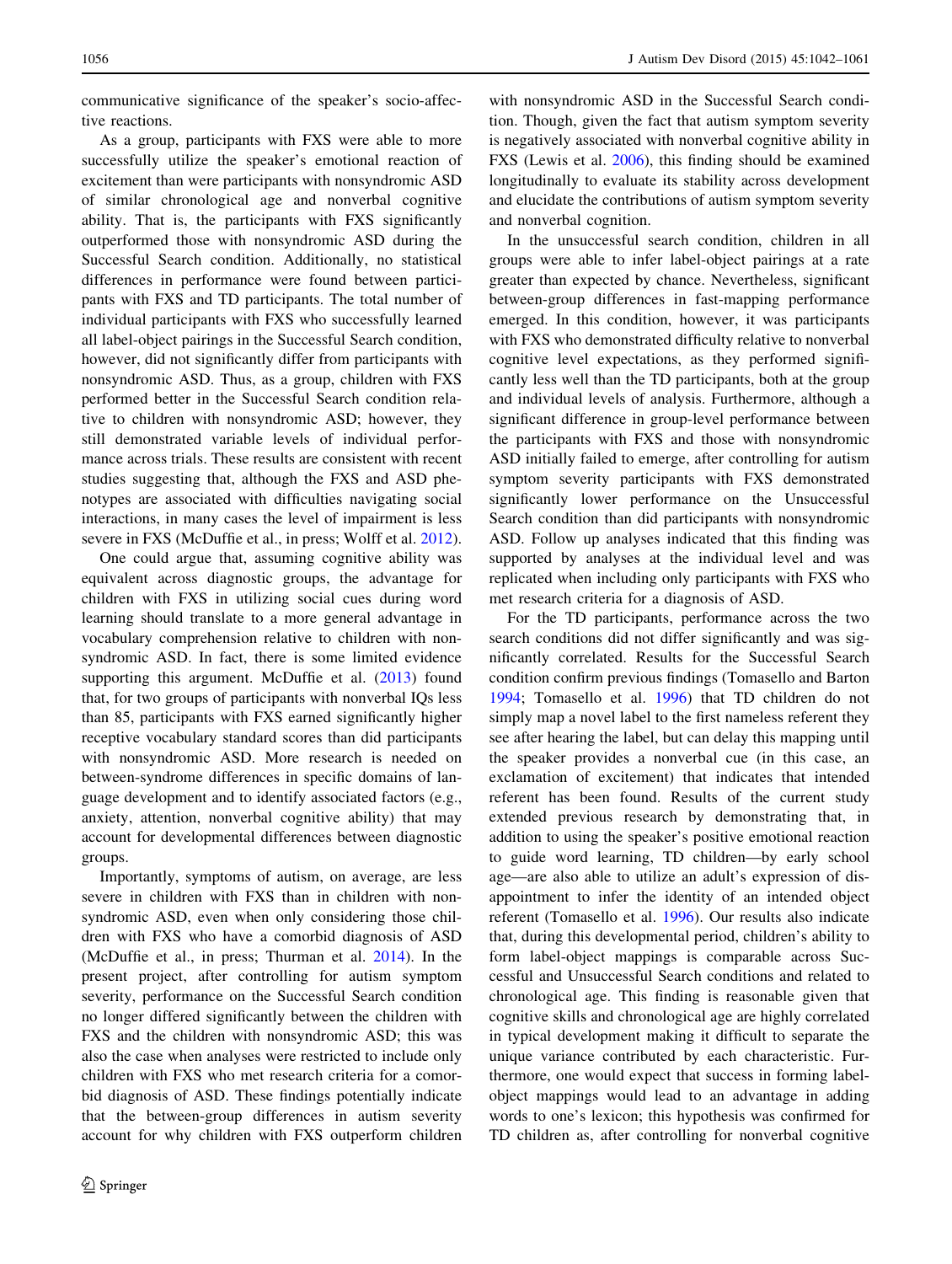ability, word-learning performance in both conditions was associated with receptive vocabulary ability.

For the participants with FXS, we found that word learning performance on Successful Search trials was significantly better than word learning performance on Unsuccessful Search trials. In addition, performance across the two experimental conditions was not significantly correlated. These findings suggest that word learning in FXS relies on differing underlying processes during Successful and Unsuccessful trials. None of the predictor variables included in the present study, however, accounted for significant variance in predicting fast-mapping performance in either experimental condition for those with FXS. Clearly, future studies must attempt to identify and measure other characteristics that may be associated with the behavioral phenotype of FXS and theoretically likely to be necessary to support word learning in social contexts.

Examination of the data for participants with FXS at the individual level revealed that, although 11 children with FXS learned all of the mappings in the Successful Search condition, only 1 learned all the mappings in the Unsuccessful Search condition. There are two potential explanations for why children with FXS had particular difficulty learning words in the Unsuccessful Search condition. First, one could argue that comprehending the communicative significance of an expression of disappointment is a more complex skill than comprehending the communicative significance of an expression of excitement. Some support for this argument is provided by the literature on the developmental progression of emotion understanding in TD children. In particular, multiple studies have demonstrated that, on social referencing tasks as well as tasks requiring recognition of facial emotions, young TD children demonstrate higher accuracy when interpreting positive expressions (e.g., happiness or excitement) than when interpreting negative expressions, such as sadness (see Gross and Ballif [1991\)](#page-18-0). Second, it is also possible that an extra step is required for successful word learning in the Unsuccessful Search condition and that this additional cognitive challenge was problematic for the children with FXS. In the Unsuccessful Search condition, not only must the child refrain from mapping the label to any of the novel foil objects as they are removed from their buckets, they also must determine which of the objects presented during test probes has not previously been seen and rejected as a potential target. This combination of steps may have been particularly challenging for children who are likely to have issues with sequential processing, impulsivity, executive control, sustained attention, and working memory (Cornish et al. [2001](#page-18-0), [2004;](#page-18-0) Dykens et al. [1987;](#page-18-0) Hodapp et al. [1992](#page-18-0); Kemper et al. [1988](#page-18-0); Lanfranchi et al. [2009](#page-18-0); Munir et al. [2000\)](#page-19-0). In the present study, it may be that the dual requirement, in the Unsuccessful Search condition, of remembering the identity of the four novel foil objects as well as understanding that the examiner never found the intended target object overloaded available executive capacity. Future studies should evaluate the potential contributions of attentional demands, visual and auditory working memory, and executive functioning to fast-mapping performance by individuals with FXS.

Finally, in males with FXS receptive vocabulary was not associated with fast-mapping performance on either condition once we controlled for nonverbal cognitive ability. Although, we hypothesized that children with larger vocabularies would more readily acquire new words, it is important to note that fast-mapping is only one of many tasks a child must perform in order for a word to become a known lexical item (Horst and Samuelson [2008;](#page-18-0) Rice et al. [1990](#page-19-0)). Studies examining working memory in FXS suggest that males with FXS have a working memory deficit associated with the attentional resources taxing their central executive capacity (Munir et al. [2000](#page-19-0)). Thus, in males with FXS it is plausible that the mechanism underlying the subsequent retention of label-referent mappings and the integration of novel words into the larger lexicon may be stronger predictors of receptive vocabulary size than the initial associative learning process, at least in situations in which children must rely on socio-affective information to determine referential intent.

When we compared the group-level performance by children with nonsyndromic ASD across the two experimental conditions, we found that the relative profiles of performance did not differ. Examination of the data at the individual level indicated that 8 children with ASD learned all of the label-object pairings in the Successful Search condition and 7 children learned all of the label-object pairings in the Unsuccessful Search condition. Six children performed the same across the two conditions. However, performance on the Successful Search condition was not significantly related to performance on the Unsuccessful Search condition. As was the case for FXS, these findings suggest that different learning processes may be necessary for success in different word learning contexts, a proposal that is strongly supported by social cognitive theories of word learning (cf., Baldwin [2000](#page-17-0)). Nonetheless, it is interesting that we observed a bimodal distribution of performance in our sample of children with nonsyndromic ASD; it might be that testing younger children with less language competence might have revealed more variability in performance.

Despite these comparable levels of performance, the predictors of word learning performance and the relations between word learning performance and receptive vocabulary differed across the two word learning conditions for the participants with nonsyndromic ASD. Both nonverbal cognitive ability and social avoidance accounted for unique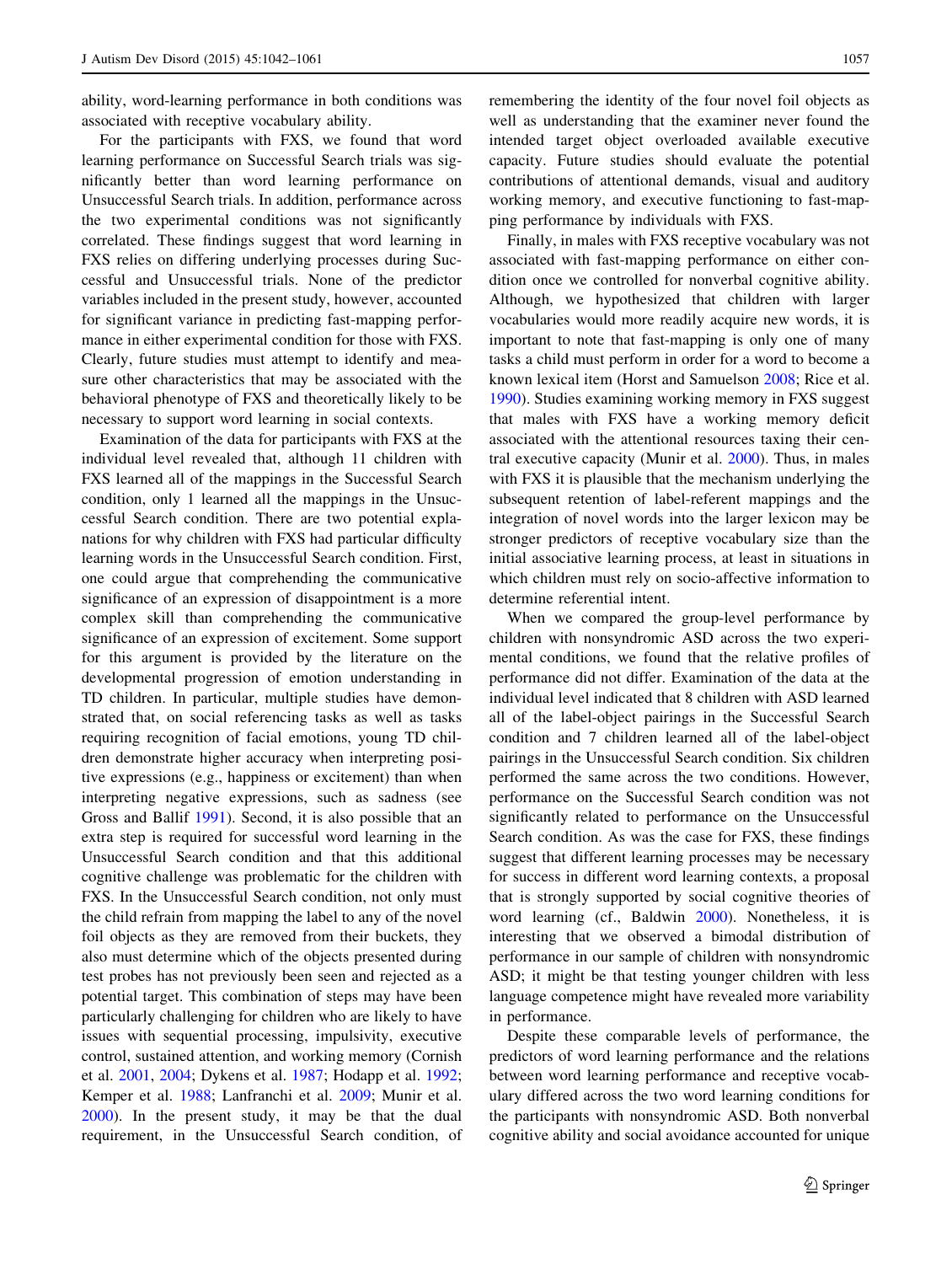variance in predicting performance in the Successful Search condition. In the Unsuccessful Search condition, although the overall regression model failed to reach significance, severity of autism symptoms was observed to be a significant bivariate correlate of word learning task performance; importantly, little shared variance was observed between autism severity, as measured by the ADOS, and social avoidance, as measured by the ADAMS. Furthermore, word learning performance in the Successful Search condition, but not the Unsuccessful Search condition, was associated with receptive vocabulary ability. Taken together, these findings suggest that different neurocognitive mechanisms underlie word learning in the Successful Search and the Unsuccessful Search conditions for children with nonsyndromic ASD. In the relatively more straightforward Successful Search condition, children with nonsyndromic ASD may have been able to successfully form a link between label and object to the extent that their level of social avoidance did not negatively impact their ability to attend to and interpret the word learning context. In the relatively more challenging Unsuccessful Search condition, children with nonsyndromic ASD may have been able to perform successfully to the extent that they were able to recognize the speaker's social cues as relevant to the interactive context, interpret the examiner's expression of disappointment, notice which object had not been seen previously, and infer that this novel object was the speaker's intended referent.

In an attempt to determine whether social-affective or restricted, repetitive behaviors were differentially related to performance in the Unsuccessful Search condition for the participants with nonsyndromic ASD, we examined bivariate correlations between task performance and ADOS severity scores computed separately for each domain (Hus et al., in press). Interestingly, significant negative concurrent associations continued to be observed between performance on Unsuccessful Search trials and severity of impairments in both the Social Affective and Repetitive Behavior domains. Based on the lack of intercorrelations and differential associations with fast mapping, it appears that social anxiety, as measured by the ADAMS, and both social reciprocity and repetitive behaviors, as separately represented calibrated severity scores that have been newly established for the ADOS, represent different constructs that are important for fast-mapping performance under different contextual conditions. In a previous study examining a sample of boys with nonsyndromic ASD which overlapped substantially with the present sample, we observed a strong positive correlation between Social Anxiety and Obsessive Compulsive Behavior subscales of the ADAMS. It is possible that the items in the ADAMS Social Avoidance subscale reflect insistence on sameness behaviors, whereas ADOS severity scores for the

Repetitive Behavior domain primarily reflect repetitive sensory motor behaviors (Bishop et al. [2013\)](#page-18-0). Future research should continue to investigate which participant characteristics influence fast mapping performance and should direct efforts toward understanding the underlying constructs represented by various assessment tools. Such knowledge can help to identify component skills that can serve as intervention targets.

# Error Patterns

Finally, we explored the factors influencing the pattern of errors demonstrated by participants during the experimental task. These analyses indicated that children with nonsyndromic ASD were more likely to err by selecting a familiar object than were TD participants. In addition, participants with nonsyndromic ASD also were significantly more likely to err by selecting the familiar object on comprehension trials than on the generalization trials. In response to a nonsense label, selecting a familiar object for which the child already has a label might be considered "more" immature or less adaptive than selecting a novel foil object for which the child does not know a label at all. This pattern of performance is surprising given recent findings suggesting that children with nonsyndromic ASD are able to use nonsocial lexical constraints, in the form of mutual exclusivity, to guide successful word learning in social contexts (cf., Preissler and Carey [2005\)](#page-19-0). Although participants with nonsyndromic ASD in the Preissler and Carey ([2005](#page-19-0)) study were in the same age range and developmental level as participants in the current study, the former study presented learning trials that were less cognitively demanding and that did not involve a search procedure.

### Limitations

The current study has at least four limitations. First, the sample of boys with nonsyndromic ASD included in analyses for the present study is not representative of the larger population of boys with nonsyndromic ASD because matching required a focus on those with lower IQs. Second, the sample size in the present study was slightly smaller than might be considered optimal when evaluating four predictors in a regression model. Our results indicated that autism severity was the only factor correlated with unsuccessful search performance for participants with nonsyndromic ASD; however, our overall regression model predicting unsuccessful search performance failed to reach significance in this population. Third, the current study examined only word learning performance in males; future research efforts should be directed toward exploring these same abilities in females affected by fragile X syndrome or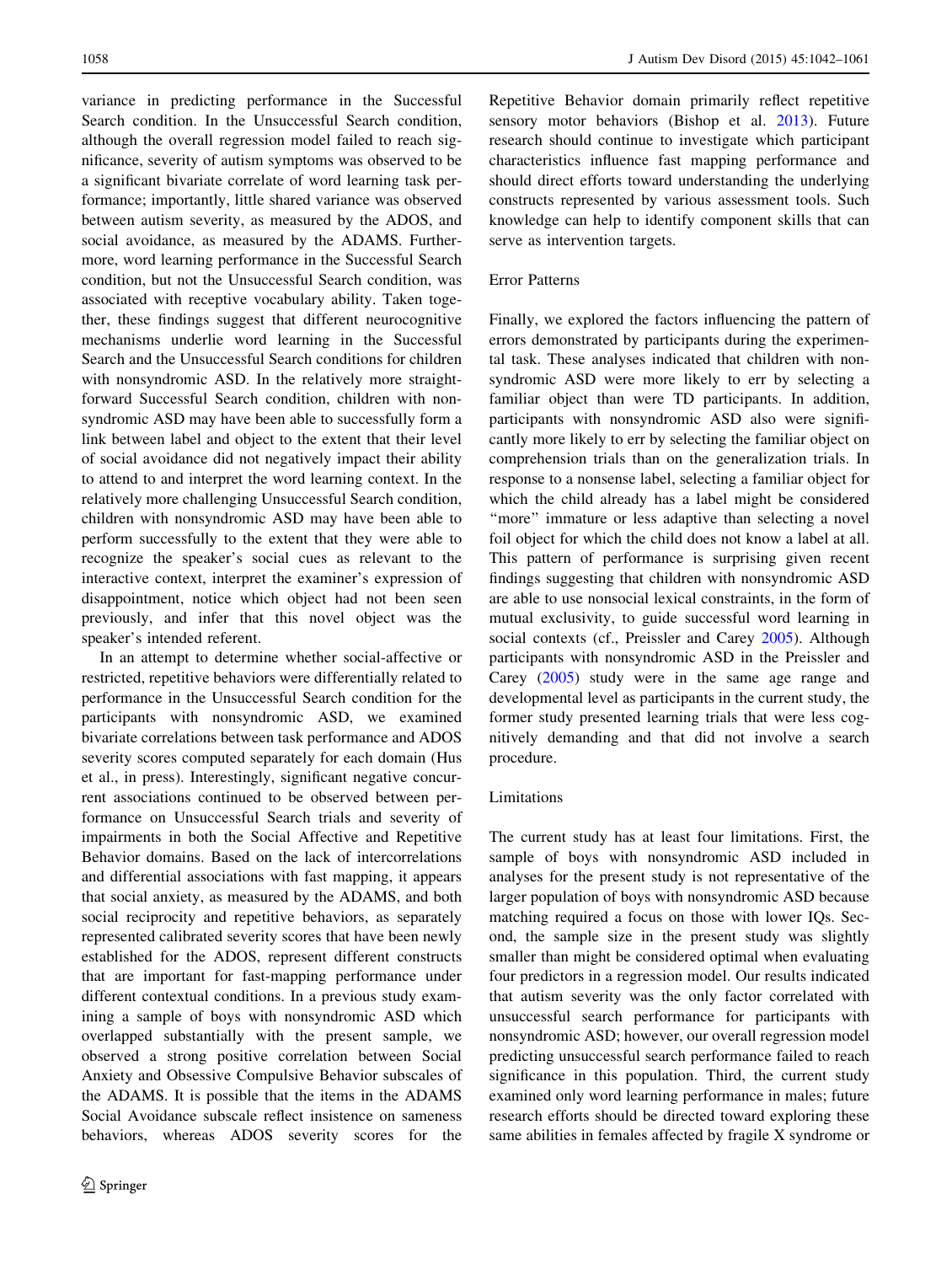<span id="page-17-0"></span>nonsyndromic ASD. Finally, the ADOS was not administered to the TD participants in the present study; therefore, we relied on the SCQ data to evaluate the relations between word learning performance and autism symptomatology. Replication of the project findings for the TD participants using ADOS data in relation to word learning performance is warranted to ensure that the differences in findings across groups is not an artifact of this measurement difference.

# Summary and Future Directions

Different between- and within-group patterns emerged across the Successful and Unsuccessful Search conditions, indicating the likelihood that different underlying processes influence word learning from social cues, depending on context, in children with FXS and in children with nonsyndromic ASD. Additionally, differences were observed between children with FXS and children with nonsyndromic ASD in the relations between word learning performance and receptive vocabulary ability. Clinically speaking, transformation of an experimental paradigm into an intervention activity may provide practitioners with a way to support the process of word learning in children with neurodevelopmental disorders. Review and practice with newly learned words during subsequent intervention sessions might serve to hone the skills needed to retain new vocabulary words within everyday learning contexts, such as home and school. Additionally, as understanding the emotional reactions of others is often considered a developmental goal for these children, utilizing a task in which the child is taught to attend to and use the speaker's emotional reaction to inform learning could provide a naturalistic activity during intervention sessions relative to an activity in which the child is required to label a passive facial expression.

There is a clear need for longitudinal data on developmental relationships between child characteristics and children's later ability to use a speaker's emotional reaction in the service of word learning. Our cross-sectional data indicate that absolute levels as well as predictors of word learning performance differ between boys with FXS and boys with ASD, giving us reason to expect that longitudinal studies will reveal a more nuanced version of this pattern of performance. We propose that sustained attention, impulse control, executive function, working memory, and sequential processing be explored as putative predictors of word learning performance in FXS. Observation of differential predictors of word learning performance would add to the literature suggesting important differences in the cognitive/linguistic profiles of individuals with FXS relative to nonsyndromic ASD. The identification of underlying characteristics that may differ across syndromes is

especially important if effective pharmacological and behavioral interventions targeting these characteristics are to be developed. In addition to identifying predictors of word learning performance, it is also the case that experimental word learning paradigms may ultimately serve as sensitive measures of changes in cognitive processes during targeted treatments for the core deficits of FXS.

Acknowledgments This research was supported by Grant R01 HD054764 from the National Institute of Child Health and Human Development. We wish to thank the children and their families for their participation in this study. We also thank David Benjamin, Susan Harris, Beth Goodlin-Jones, Claire Hauser, Sara Lifson, Eileen Haebig, Ashley Oakes, and Cecilia Compton for assisting with data collection and Susen Schroeder for coordinating all study visits. Leonard Abbeduto has received financial support to develop and implement outcome measures for fragile X syndrome clinical trials from F. Hoffman-LaRoche, Ltd., Roche TCRC, Inc. and Neuren Pharmaceuticals Limited. Randi J. Hagerman has received funding from Novartis, Roche Pharmaceuticals, Curemark, Forest, and Seaside Therapeutics to carry out treatment studies in fragile X syndrome and autism. She has also consulted with Roche/Genetech and Novartis regarding treatment studies in fragile X syndrome. No other authors have financial disclosures to make.

# References

- Abbeduto, L., Brady, N., & Kover, S. T. (2007). Language development and fragile X syndrome: Profiles, syndromespecificity, and within-syndrome differences. Mental Retardation and Developmental Disabilities Research Reviews, 13, 36–46.
- Abbeduto, L., Murphy, M. M., Cawthon, S. W., Richmond, E. K., Weissman, M. D., Karadottir, S., et al. (2003). Receptive language skills of adolescents and young adults with Down syndrome or fragile X syndrome. American Journal of Mental Retardation, 108, 146–160.
- American Psychiatric Association. (2013). Diagnostic and statistical manual of mental disorders (5th ed.). Arlington, VA: American Psychiatric Publishing.
- Bagni, C., & Oostra, B. A. (2013). Fragile X syndrome: From protein function to therapy. American Journal of Medical Genetics, Part A, 161, 2809–2821.
- Baldwin, D. (1991). Infants' contribution to the achievement of joint reference. Child Development, 62, 875–890.
- Baldwin, D. (1993). Infants ability to consult the speaker for clues to word reference. Journal of Child Language, 20, 395–418.
- Baldwin, D. A. (1995). Understanding the link between joint attention and language. In C. Moore & P. J. Dunham (Eds.), Joint attention: Its origins and role in development (pp. 130–158). Hillsdale, NJ: Lawrence Erlbaum Associates.
- Baldwin, D. A. (2000). Interpersonal understanding fuels knowledge acquisition. Current Directions in Psychological Science, 9, 40–45.
- Bani Hani, H., Gonzalez-Barrero, A. M., & Nadig, A. S. (2013). Children's referential understanding of novel words and parent labeling behaviors: Similarities across children with and without autism spectrum disorders. Journal of Child Language, 40, 971–1002.
- Baron-Cohen, S., Baldwin, D., & Crowson, M. (1997). Do children with autism use the speaker's direction of gaze strategy to crack the code of language? Child Development, 68, 48–57.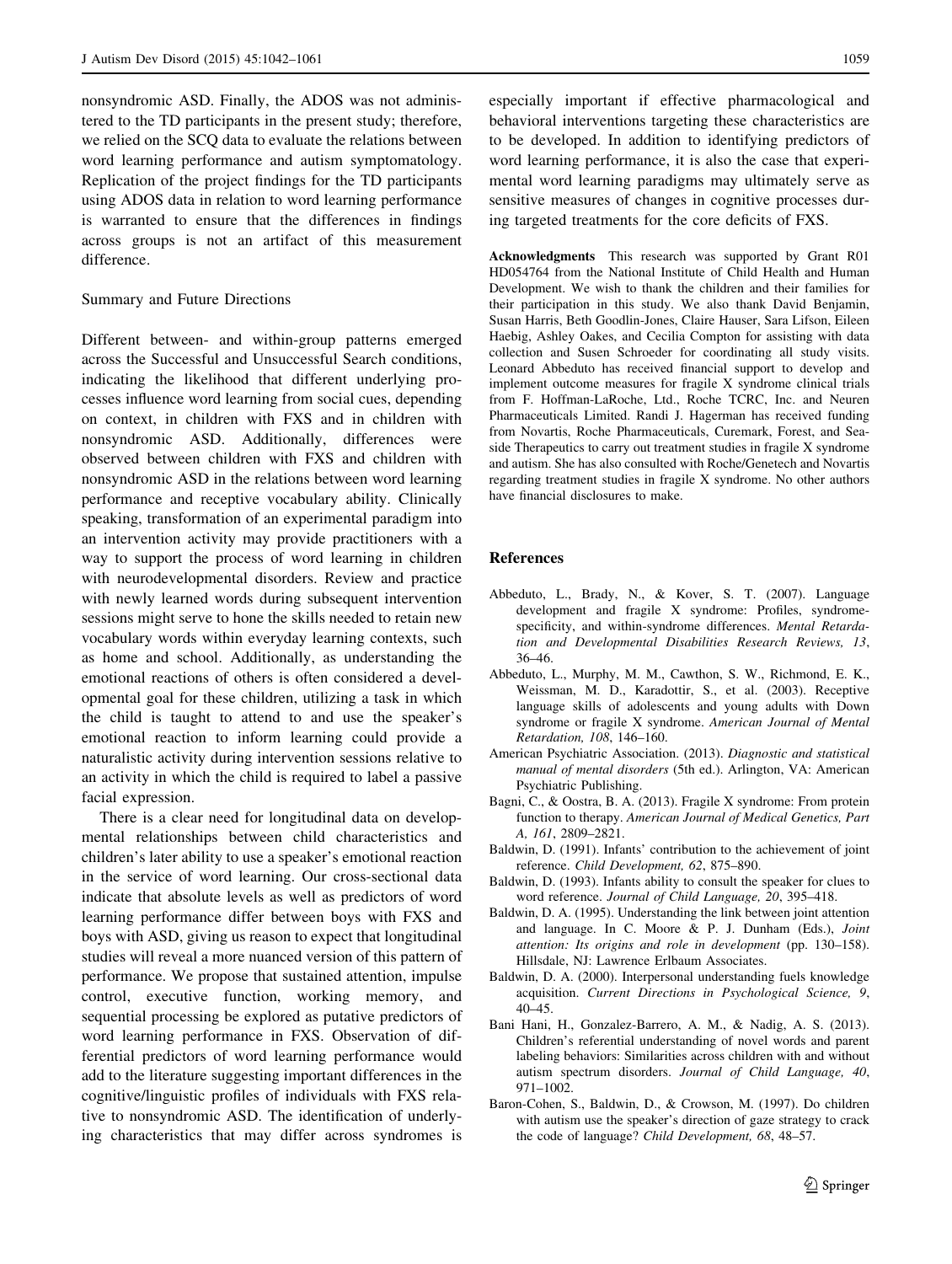- <span id="page-18-0"></span>Bassell, G. J., & Warren, S. T. (2008). Fragile X syndrome: Loss of local mRNA regulation alters synaptic development and function. Neuron, 60, 201–214.
- Belmonte, M. K., & Bourgeron, T. (2006). Fragile X syndrome and autism at the intersection of genetic and neural networks. Nature Neuroscience, 9, 1221–1225.
- Berry-Kravis, E. M., Hessl, D., Rathmell, B., Zarevics, P., Cherubini, M., Walton-Bowen, K., et al. (2012). Effects of STX209 (arbaclofen) on neurobehavioral function in children and adults with fragile X syndrome: A randomized, controlled phase 2 trial. Science Translational Medicine, 4, 152ra127.
- Bishop, S. L., Hus, V., Duncan, A., Huerta, M., Gotham, K., Pickles, A., et al. (2013). Subcategories of restricted and repetitive behaviors in children with autism spectrum disorders. Journal of Autism and Developmental Disorders, 43, 1287–1297.
- Carey, S., & Bartlett, E. (1978). Acquiring a single new word. In Parents and reports on child language development (vol. 15, pp. 17–29). Stanford Univerity.
- Centers for Disease Control and Prevention. (2012). Prevalence of autism spectrum disorders—Autism and developmental disabilities monitoring network, 14 sites, United States, 2008. Morbidity and Mortality Weekly Report Surveillance Summary, 61, 1–19.
- Cordeiro, L., Ballinger, E., Hagerman, R., & Hessl, D. (2011). Clinical assessment of DSM-IV anxiety disorders in fragile X syndrome: Prevalence and characterization. Journal of Neurodevelopmental Disorders, 3, 57–67.
- Cornish, K. M., Munir, F., & Cross, G. (2001). Differential impact of the FMR-1 full mutation on memory and attention functioning: A neuropsychological perspective. Journal of Cognitive Neuroscience, 13(1), 144–150.
- Cornish, K., Scerif, G., & Karmiloff-Smith, A. (2007). Tracing syndrome-specific trajectories of attention across the lifespan. Cortex, 43, 672–685.
- Cornish, K. M., Turk, J., Wilding, J., Sudhalter, V., Munir, F., Kooy, F., et al. (2004). Annotation: Deconstructing the attention deficit in fragile X syndrome: A developmental neuropsychological approach. Journal of Child Psychology and Psychiatry, 45(6), 1042–1053.
- Crawford, D. C., Acuña, J. M., & Sherman, S. L. (2001). FMR1 and the fragile X syndrome: Human genome epidemiology review. Genetics in Medicine, 3, 359–371.
- DeGiacomo, A., & Fombonne, E. (1998). Parental recognition of developmental disabilities in autism. European Child and Adolescent Psychiatry, 7, 131–136.
- Dykens, E. M., Hodapp, R. M., & Leckman, J. F. (1987). Strengths and weaknesses in the intellectual functioning of males with fragile X syndrome. American Journal of Mental Deficiency, 92, 234–236.
- Ellis Weismer, S., Lord, C., & Esler, A. (2010). Early language patterns of toddlers on the autism spectrum compared to toddlers with developmental delay. Journal of Autism and Developmental Disorders, 40, 1259–1273.
- Esbensen, A. J., Rojahn, J., Aman, M. G., & Ruedrich, S. (2003). Reliability and validity of an assessment instrument for anxiety, depression, and mood among individuals with mental retardation. Journal of Autism and Developmental Disorders, 33, 617–629.
- Frick, R. W. (1995). Accepting the null hypothesis. Memory & Cognition, 23, 132–138.
- Gliga, T., Elsabbagh, M., Hudry, K., Charman, T., & Johnson, M. H. (2012). Gaze following, gaze reading, and word learning in children at risk for autism. Child Development, 83, 926–938.
- Gotham, K., Pickles, A., & Lord, C. (2009). Standardizing ADOS scores of a measure of severity in autism spectrum disorders. Journal of Autism and Developmental Disorders, 39, 693–705.
- Gross, A. L., & Ballif, B. (1991). Children's understanding of emotion from facial expressions and situations: A review. Developmental Review, 11, 368–398.
- Hagerman, R. J., Rivera, S. M., & Hagerman, P. J. (2008). The fragile X family of disorders: A model for autism and targeted treatments. Current Pediatric Reviews, 4, 40–52.
- Harris, S., Hessl, D., Goodlin-Jones, B., Ferranti, J., Bacalman, S., Barbato, I., et al. (2008). Autism profiles of males with fragile X syndrome. American Journal on Intellectual and Developmental Disabilities, 113, 427–438.
- Harris, M., Jones, D., Brookes, S., & Grant, J. (1986). Relations between the non-verbal context of maternal speech and rate of language development. British Journal of Developmental Psychology, 4, 261–268.
- Hessl, D., Nguyen, D. V., Green, C., Chavez, A., Tassone, F., Hagerman, R. J., et al. (2009). A solution to limitations of cognitive testing in children with intellectual disabilities: The case of fragile X syndrome. Journal of Neurodevelopmental Disorders, 1, 33–45.
- Hodapp, R. M., Leckman, J. F., Dykens, E. M., Sparrow, S. S., Zelinsky, D. G., & Ort, S. I. (1992). K-ABC profiles in children with fragile X syndrome, Down syndrome, and nonspecific mental retardation. American Journal on Mental Retardation, 97, 39–46.
- Hollich, G. J., Hirsh-Pasek, K., & Golinkoff, R. M. (2000). Monographs of the Society for Research in Child Development, 65, 1–135.
- Horst, J. S., & Samuelson, L. K. (2008). Fast mapping but poor retention by 24-month-old infants. Infancy, 13, 128–157.
- Hus, V., Gotham, K., & Lord, C. (in press). Standardizing ADOS domains scores: Separating severity of social affect and restricted and repetitive behaviors. Journal of Autism and Developmental Disorders.
- Jang, J., Dixon, D. R., Tarbox, J., & Granpeesheh, D. (2011). Symptom severity and challenging behavior in children with ASD. Research in Autism Spectrum Disorders, 5, 1028–1032.
- Kau, A. S. M., Reider, E. E., Payne, L., Meyer, W. A., & Freund, L. (2000). Early behavioral signs of psychiatric phenotypes in fragile X syndrome. American Journal on Mental Retardation, 105, 266–299.
- Kemper, M. B., Hagerman, R. J., & Altshul-Stark, D. (1988). Cognitive profiles of boys with fragile X syndrome. American Journal of Medical Genetics, 30, 191–200.
- Klusek, J., Martin, G. E., & Losh, M. (2014). Consistency between research and clinical diagnoses of autism among boys and girls with fragile X syndrome. Journal of Intellectual Disability Research, 10, 940–952.
- Kover, S. T., & Atwood, A. K. (2013). Establishing equivalence: Methodological progress in group-matching design and analysis. American Journal on Intellectual and Developmental Disabilities, 118, 3–15.
- Kover, S. T., McDuffie, A. S., Hagerman, R. J., & Abbeduto, L. (2013). Receptive vocabulary in boys with autism spectrum disorder: Cross-sectional developmental trajectories. Journal of Autism and Developmental Disorders, 43, 2696–2709.
- Lanfranchi, S., Cornoldi, C., Drigo, S., & Vianello, R. (2009). Working memory in individuals with fragile X syndrome. Child Neuropsychology, 15(2), 105–119.
- Lewis, P., Abbeduto, L., Murphy, M., Richmond, E., Giles, N., Bruno, L., et al. (2006). Cognitive, language and social-cognitive skills of individuals with fragile X syndrome with and without autism. Journal of Intellectual Disability Research, 50, 532–545.
- Lord, C., Rutter, M., DiLavore, P. C., & Risi, S. (2007). Autism diagnostic observation schedule. Los Angeles: Western Psychological Services.